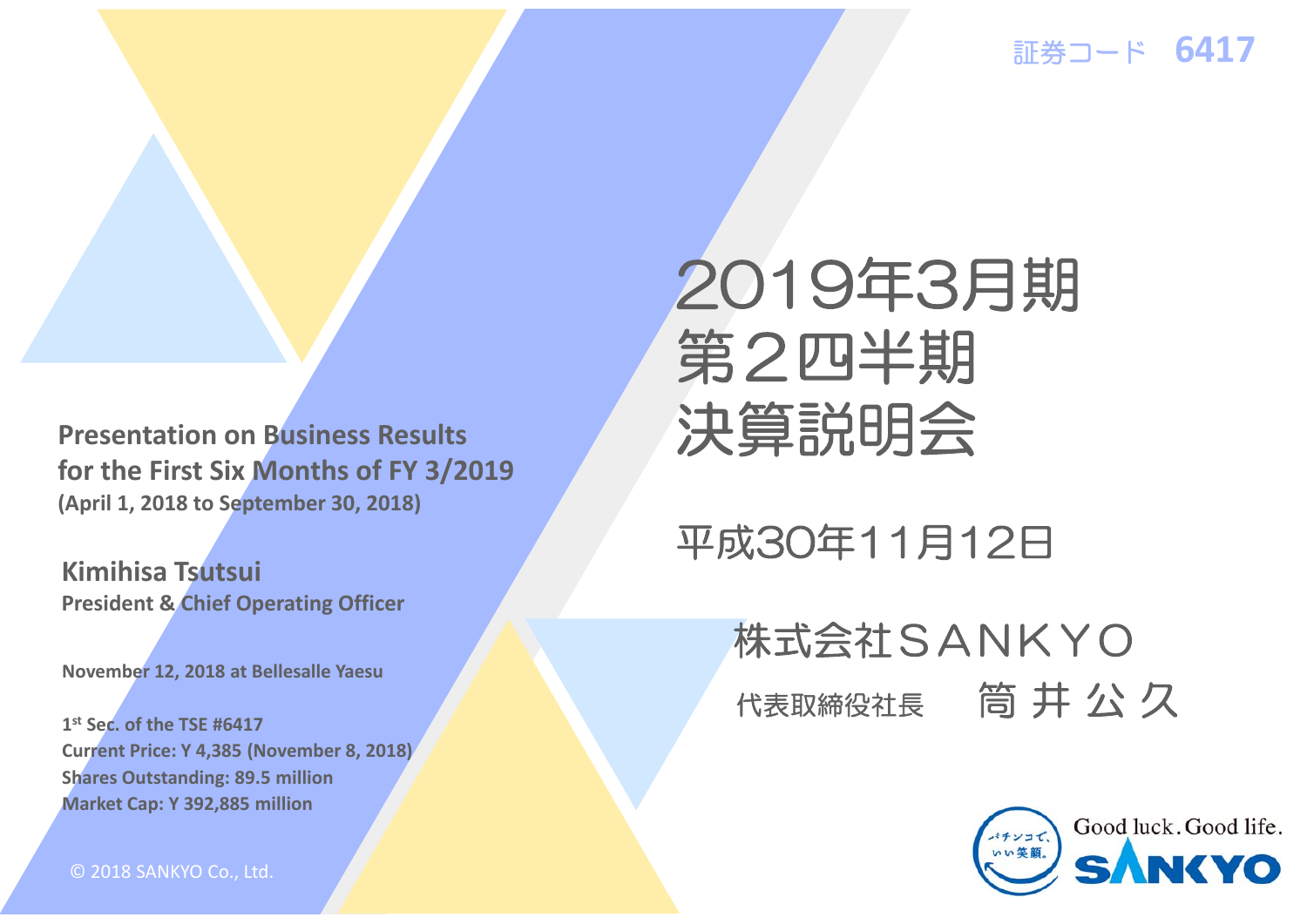### **Contents**

**⽬次**

| 2  | 2019年3月期第2四半期 総括 (連結) | Overview of the First Six Months of FY 3/2019                             |                |
|----|-----------------------|---------------------------------------------------------------------------|----------------|
| 3. | 決算ハイライト               | <b>Financial Highlights</b>                                               | 3              |
| 4  | 連結損益計算書               | <b>Consolidated Statements of Income</b>                                  | 4              |
| 5  | 連結売上高                 | <b>Net Sales</b>                                                          | 5              |
| 6  | パチンコ機関連事業             | <b>Pachinko Machines Business</b>                                         | 6              |
| 7  | パチスロ機関連事業             | <b>Pachislot Machines Business</b>                                        | $\overline{7}$ |
| 8  | 連結営業利益                | <b>Operating Income</b>                                                   | 8              |
| 9  | 連結貸借対照表               | <b>Consolidated Balance Sheets</b>                                        | 9              |
| 10 | 連結キャッシュフロー            | <b>Consolidated Statements of Cash Flows</b>                              | 10             |
| 11 | 販売予定タイトル              | Number of Pachinko/Pachislot Titles to be Released                        | 11             |
| 12 | 2019年3月期 業績予想に対する進捗   | Progress up to the First Quarter of FY 3/2019                             | 12             |
| 13 | 市場の見通しと当社の取り組み        | <b>Market Forecasts and SANKYO's Initiatives</b>                          | 13             |
| 14 | 依存対策と娯楽としてのパチンコ       | Countermeasures against compulsive gambling and pachinko as entertainment | 14             |
| 15 | 設定付きパチンコ(メディア評価について)  | Pachinko machines with payout settings (review by media)                  | 15             |
| 16 | 6号機 (メディア評価について)      | #6 models (review by media)                                               | 16             |
| 17 | パチンコ市場                | <b>Pachinko Machine Market</b>                                            | 17             |
| 18 | パチスロ市場                | <b>Pachislot Machine Market</b>                                           | 18             |
| 19 | パチンコ・パチスロ市場における取り組み   | <b>Initiatives in Pachinko and Pachislot Machine Markets</b>              | 19             |
| 20 | 付属資料                  | <b>Appendix</b>                                                           | <b>20</b>      |
| 21 | 2019年3月期 第2四半期実績      | Business Results for the First Six Months of FY 3/2019                    | 21             |
| 22 | パチンコ機関連事業             | <b>Pachinko Machines Business</b>                                         | 22             |
| 23 | パチスロ機関連事業             | <b>Pachislot Machines Business</b>                                        | 23             |
| 24 | 売上総利益率/営業利益率          | <b>GP Margin/OP Margin</b>                                                | 24             |
| 25 | <b>ROE</b>            | <b>Return on Equity</b>                                                   | 25             |
| 26 | パチンコ/パチスロ市場           | <b>Pachinko/Pachislot Machine Market</b>                                  | 26             |
| 27 | その他                   | <b>Others</b>                                                             | 27             |

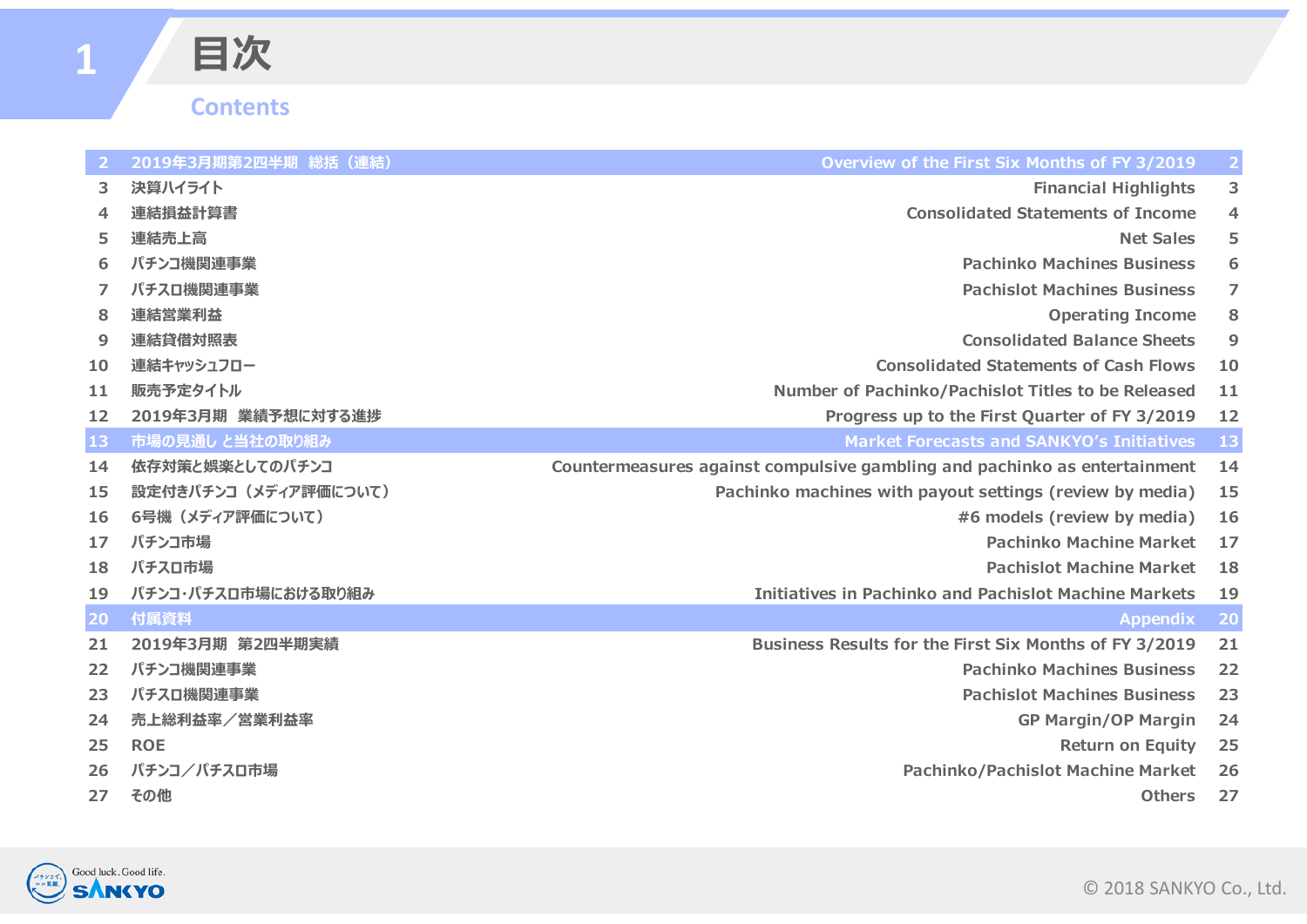# 2019年3月期 第2四半期 総括(連結)

**Overview of the First Six Months of FY 3/2019**

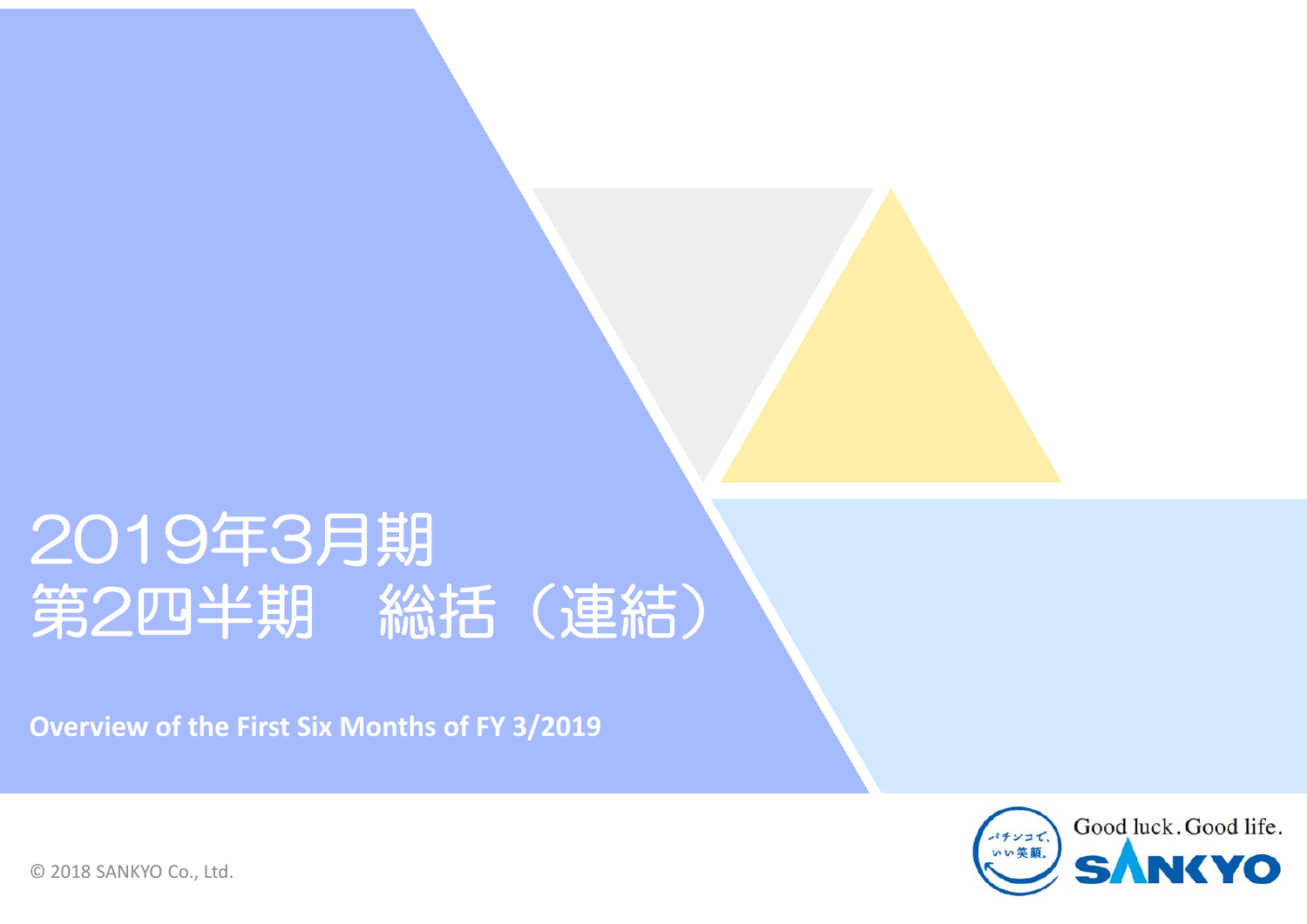

#### **Financial Highlights**

売上高 **Net Sales**

**29,770 million yen YoY 40.3%** 

営業利益 **Operating Income** **3,249 million yen** 新規則機の導入が始まる 新規則機第**1**弾「ヴァルヴレイヴ**W**」投入 パチスロは旧規則機**2**タイトルの販売

パチンコ販売台数 **Pachinko machines**

**69,829 unit**

**YoY 185.6%** 

パチスロ販売台数 **Pachislot machines**

**3,980 unit YoY ‐77.6%**  **Start of introduction of machines compliant with the new regulations**

**Launch of** *Fever Valvrave the Liberator W***, the first title compliant with the new regulations**

**Sales of two pachislot titles compliant with the former regulations**

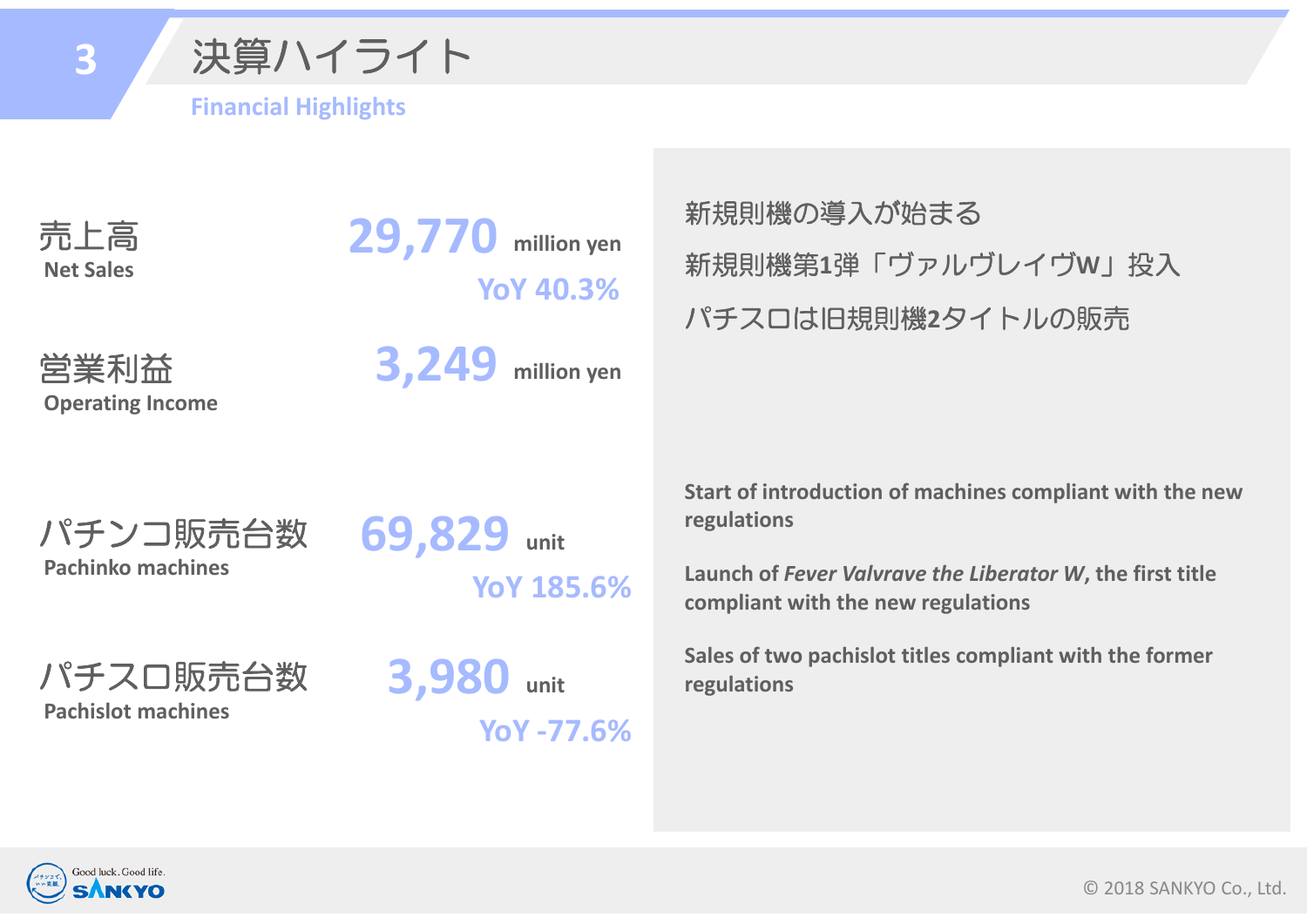#### **Consolidated Statements of Income**

| million yen                  | FY 3/2018<br><b>6 Months</b> | FY 3/2019<br><b>6 Months</b> | YoY       |          |
|------------------------------|------------------------------|------------------------------|-----------|----------|
| 売上高                          | 21,223                       | 29,770                       | +8,547    | +40.3%   |
| <b>Net Sales</b>             | 100.0%                       | 100.0%                       |           |          |
| 売上原価                         | 10,414                       | 12,529                       | $+2,115$  | $+20.3%$ |
| <b>Cost of Sales</b>         | 49.1%                        | 42.1%                        | $-7.0pt$  |          |
| 売上総利益                        | 10,809                       | 17,241                       | $+6,432$  | +59.5%   |
| <b>Gross Profit</b>          | 50.9%                        | 57.9%                        | $+7.0pt$  |          |
| 販管費                          | 16,385                       | 13,992                       | $-2,393$  | $-14.6%$ |
| <b>SG &amp; A Expenses</b>   | 77.2%                        | 47.0%                        | $-30.2pt$ |          |
| 営業利益                         | (5,576)                      | 3,249                        | +8,825    |          |
| <b>Operating Income</b>      | $-26.3%$                     | 10.9%                        | +37.2pt   |          |
| 経常利益                         | (4, 969)                     | 3,786                        | $+8,755$  |          |
| <b>Recurring Income</b>      | $-23.4%$                     | 12.7%                        | $+36.1pt$ |          |
| <sub>親会社株主に帰属する</sub> 四半期純利益 | (3,409)                      | 2,904                        | $+6,313$  |          |
| <b>Net Income</b>            | $-16.1%$                     | 9.8%                         | $+25.8pt$ |          |



**4**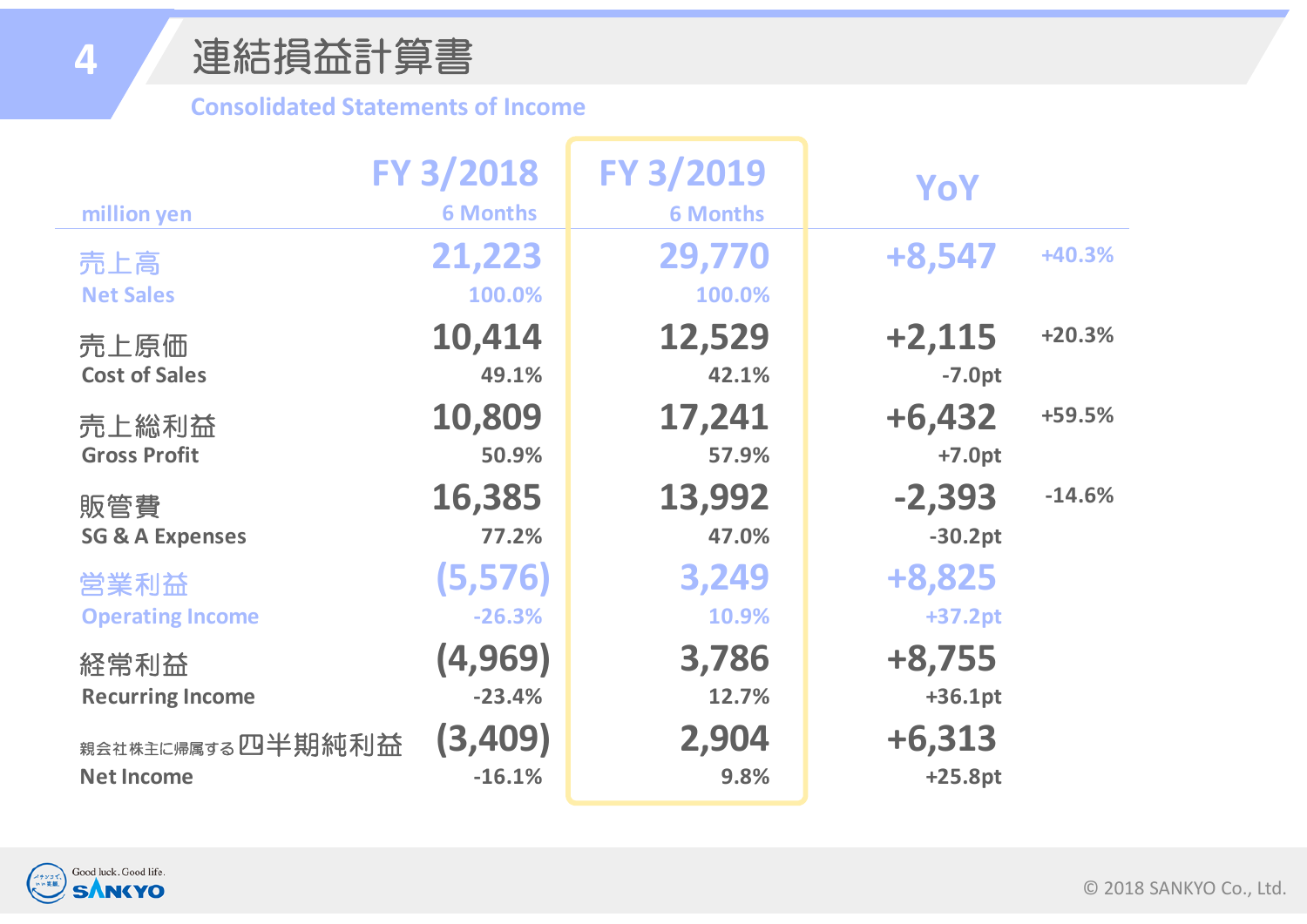



#### **Net Sales**

| <b>FY 3/2018 1st Six Months</b><br>(Apr-Sep)    | 21,223 |          |                       | million yen                                     | FY 3/2018<br><b>6 Months</b> | FY 3/2019<br><b>6 Months</b> | YoY       |
|-------------------------------------------------|--------|----------|-----------------------|-------------------------------------------------|------------------------------|------------------------------|-----------|
| パチンコ機関連事業                                       |        |          |                       | 売上高<br><b>Net Sales</b>                         | 21,223                       | 29,770                       | $+8,547$  |
| <b>Pachinko Machines Business</b>               |        |          | $+16,048$             | パチンコ機関連事業<br><b>Pachinko Machines Business</b>  | 9,673                        | 25,721                       | $+16,048$ |
| パチスロ機関連事業<br><b>Pachislot Machines Business</b> |        |          | $-6,094$              | パチスロ機関連事業<br><b>Pachislot Machines Business</b> | 7,642                        | 1,548                        | $-6,094$  |
| 補給機器関連事業                                        |        |          |                       | 補給機器関連事業<br><b>Ball Bearing Supply Business</b> | 3,644                        | 2,218                        | $-1,426$  |
| <b>Ball Bearing Supply Business</b>             |        | $-1,426$ |                       | その他の事業<br><b>Other Businesses</b>               | 263                          | 281                          | $+18$     |
| その他の事業<br><b>Other Businesses</b>               |        | $+18$    |                       |                                                 |                              |                              |           |
| $FY$ $3/2019$ $I^{st}$ Six Months<br>(Apr-Sep)  |        | 29,770   | +8,547<br>million yen |                                                 |                              |                              |           |

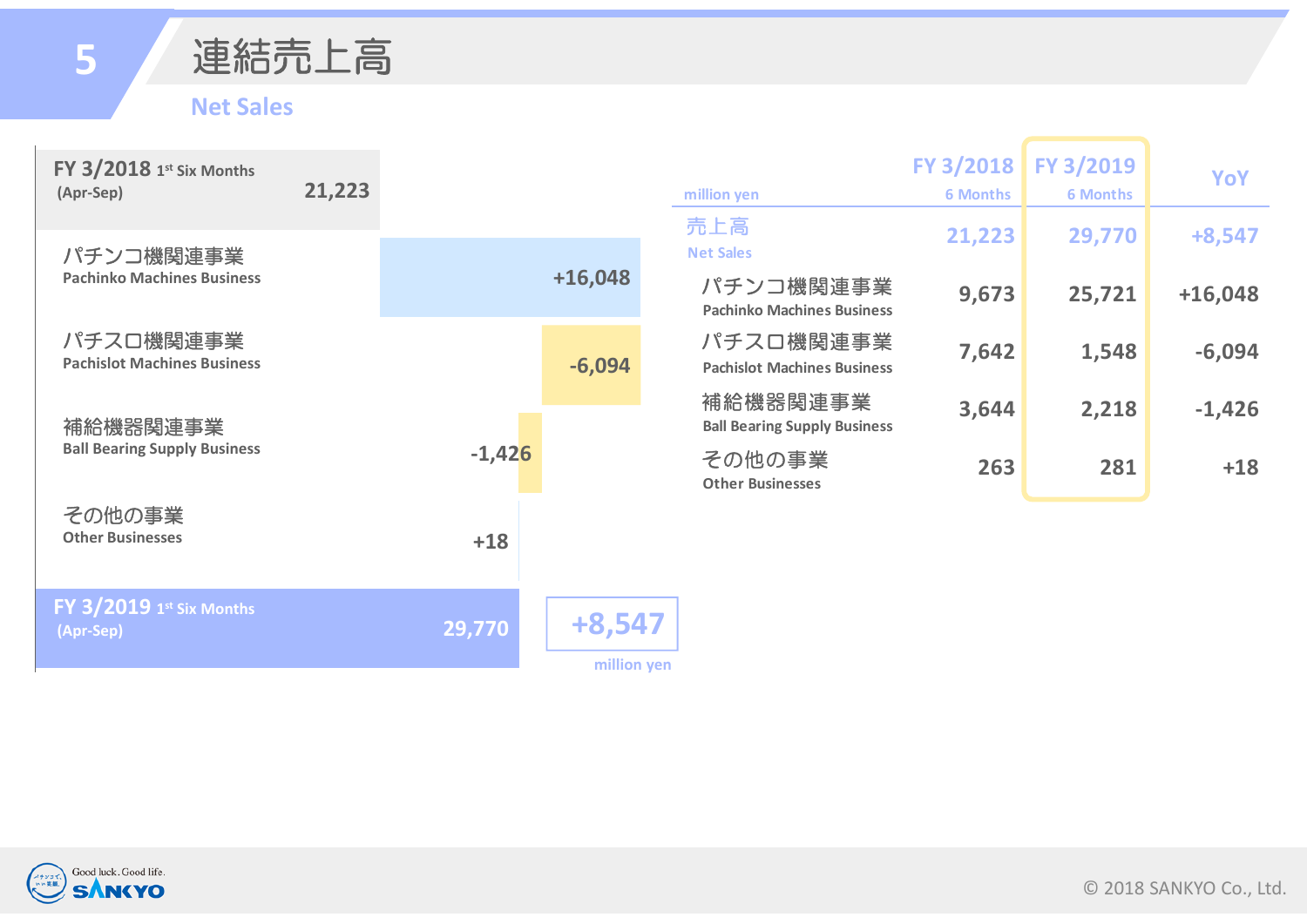**6**

パチンコ機関連事業

#### **Pachinko Machines Business**

| FY 3/2018 1st Six Months<br>9,673<br>(Apr-Sep)                                                   |         |          | million yen                                    | <b>6 Months</b>      | FY 3/2018 FY 3/2019<br><b>6 Months</b> | <b>YoY</b>             |
|--------------------------------------------------------------------------------------------------|---------|----------|------------------------------------------------|----------------------|----------------------------------------|------------------------|
|                                                                                                  |         |          | 売上高<br><b>Net Sales</b>                        | 9,673                | 25,721                                 | $+16,048$              |
| SANKYO+JBパチンコ機の数量増加<br>Sales volume of SANKYO-brand and JB-brand<br>pachinko machines increases. | +13,836 |          | 営業利益<br><b>Operating Income</b>                | (4, 321)<br>$-44.7%$ | 7,195<br>28.0%                         | $+11,516$              |
| SANKYO+JBパチンコ機の価格上昇<br>Unit price of SANKYO-brand and JB-brand<br>pachinko machines increases.   |         | $+2,175$ | 販売台数<br><b>Unit Sales of Pachinko Machines</b> | 24,448               | 69,829                                 | +45,381                |
| Blstyパチンコ機の数量減少                                                                                  |         |          | <b>SANKYO+JB</b>                               | 16,930               | 63,301                                 | $+46,371$              |
| Sales volume of Bisty-brand pachinko machines decreases.                                         |         | $-311$   | Frame                                          | 6,667<br>10,263      | 24,935<br>38,366                       | $+18,268$<br>$+28,103$ |
| Blstyパチンコ機の価格上昇                                                                                  |         |          | Gauge<br><b>Bisty</b>                          | 7,518                | 6,528                                  | $-990$                 |
| Unit price of Bisty-brand pachinko machines increases.                                           |         | $+115$   | Frame                                          | 1,163                | 2,593                                  | $+1,430$               |
|                                                                                                  |         |          | Gauge                                          | 6,355                | 3,935                                  | $-2,420$               |
| その他<br><b>Other factors</b>                                                                      |         | $+232$   |                                                |                      |                                        |                        |
| $FY$ $3/2019$ $I^{st}$ Six Months<br>(Apr-Sep)                                                   | 25,721  |          | $+16,048$                                      |                      |                                        |                        |
|                                                                                                  |         |          | million yen                                    |                      |                                        |                        |

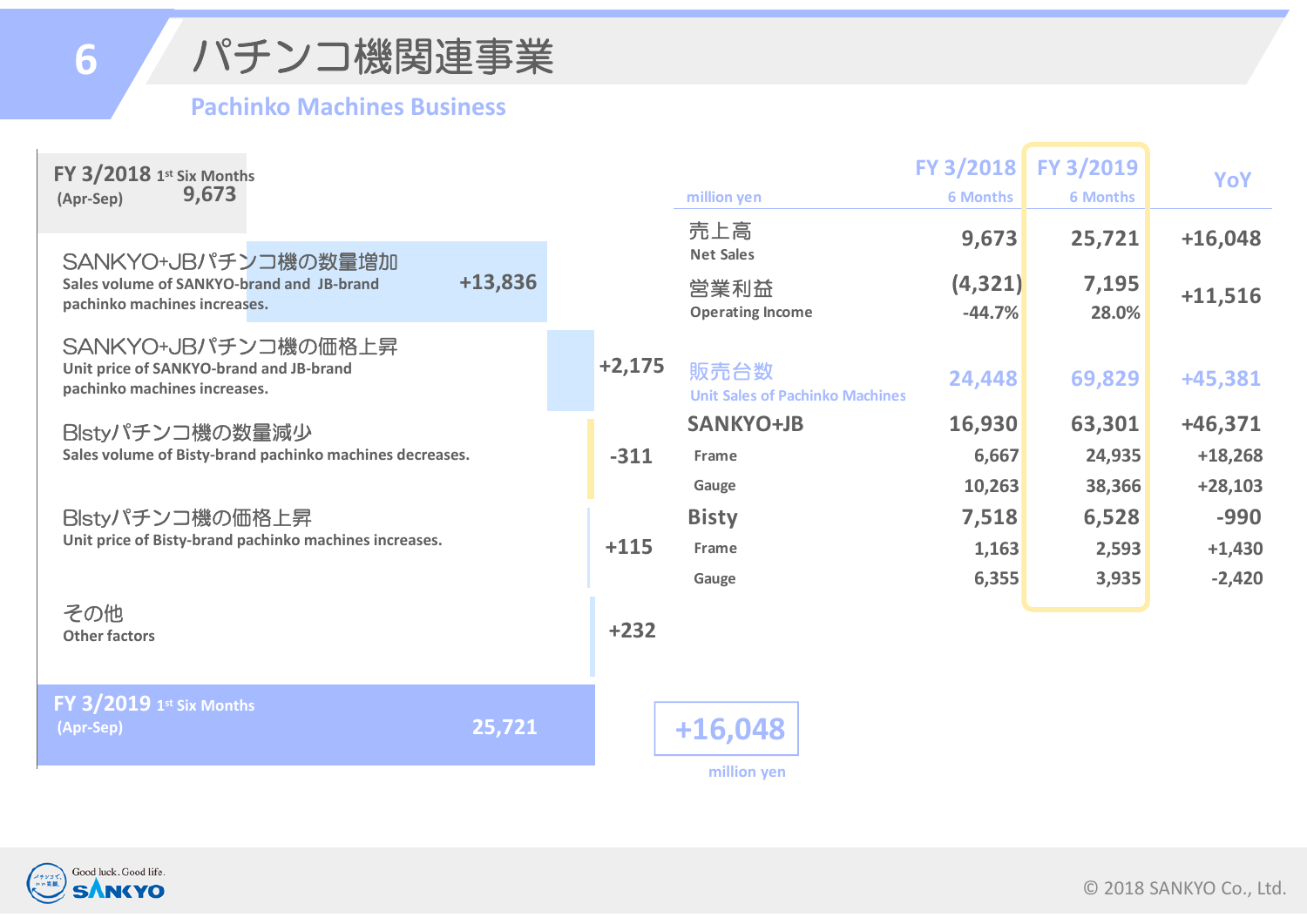パチスロ機関連事業 **7**

#### **Pachislot Machines Business**



| million yen                                     | FY 3/2018<br><b>6 Months</b> | FY 3/2019<br><b>6 Months</b> | YoY                 |
|-------------------------------------------------|------------------------------|------------------------------|---------------------|
| 売上高<br><b>Net Sales</b>                         | 7,642                        | 1,548                        | $-6,094$            |
| 営業利益<br><b>Operating Income</b>                 | 1,257<br>16.4%               | (1, 247)<br>(80.6%)          | $-2,504$            |
| 販売台数<br><b>Unit Sales of Pachislot Machines</b> | 17,754                       | 3,980                        | $-13,774$           |
| <b>SANKYO</b><br><b>Bisty</b>                   | 17,359<br>395                | 3,980<br>0                   | $-13,379$<br>$-395$ |

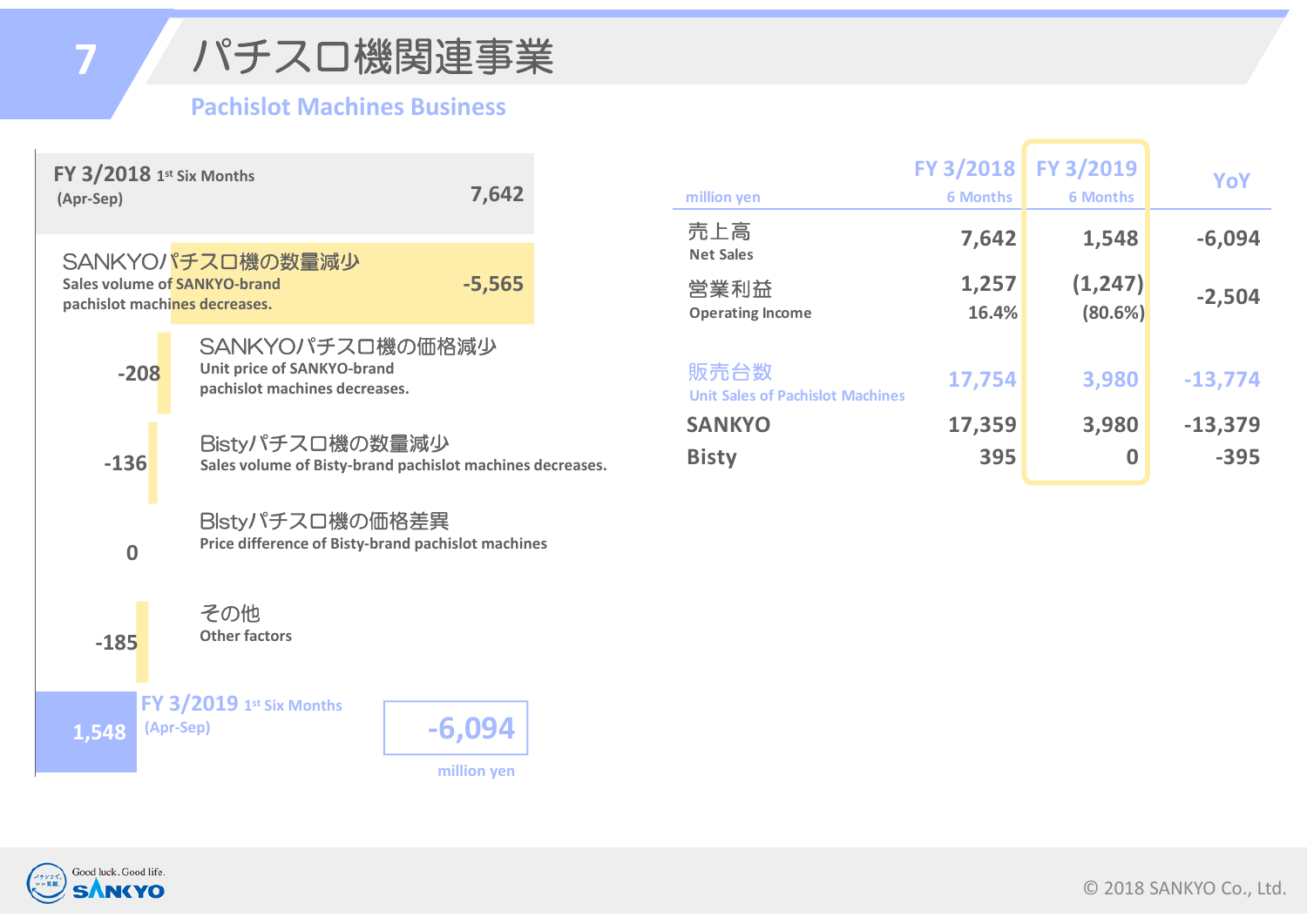### 連結営業利益

#### **Operating Income**

| FY $3/2018$ 1st Six Months<br>(Apr-Sep)<br>(5, 576)                            |          |        | million yen                                                                                                  | FY 3/2018<br><b>6 Months</b> | FY 3/2019<br><b>6 Months</b> | YoY      |
|--------------------------------------------------------------------------------|----------|--------|--------------------------------------------------------------------------------------------------------------|------------------------------|------------------------------|----------|
| パチンコ機売上総利益の増加                                                                  |          |        | 売上高<br><b>Net Sales</b>                                                                                      | 21,223                       | 29,770                       | $+8,547$ |
| The gross profit of the pachinko machine<br>sales increases.                   | $+9,373$ |        | 売上原価<br><b>Cost of Sales</b>                                                                                 | 10,414                       | 12,529                       | $+2,115$ |
| パチスロ機売上総利益の減少<br>The gross profit of the pachislot<br>machine sales decreases. | $-3,255$ |        | 売上総利益<br><b>Gross Profit</b>                                                                                 | 10,809                       | 17,241                       | $+6,432$ |
| 広告宣伝費の減少                                                                       |          |        | 販管費<br><b>SG &amp; A Expenses</b>                                                                            | 16,385                       | 13,992                       | $-2,393$ |
| Advertising expenses decreases.                                                | $+190$   |        | 広告宣伝費<br><b>Advertising Expenses</b><br>販売手数料<br><b>Sales Commission</b><br>研究開発費<br><b>R&amp;D Expenses</b> | 762                          | 572                          | $-190$   |
| 販売手数料の増加                                                                       |          |        |                                                                                                              | 701                          | 711                          | $+10$    |
| <b>Sales commission increases.</b>                                             | $-10$    |        |                                                                                                              | 9,725                        | 7,434                        | $-2,291$ |
| 研究開発費の減少<br>R&D expenses decreases.                                            | $+2,291$ |        | 営業利益<br><b>Operating Income</b>                                                                              | (5,576)                      | 3,249                        | +8,825   |
| その他<br><b>Other factors</b>                                                    |          | $+237$ |                                                                                                              |                              |                              |          |
| <b>FY 3/2019 1st Six Months</b><br>(Apr-Sep)                                   | 3,249    |        | +8,825<br>million yen                                                                                        |                              |                              |          |

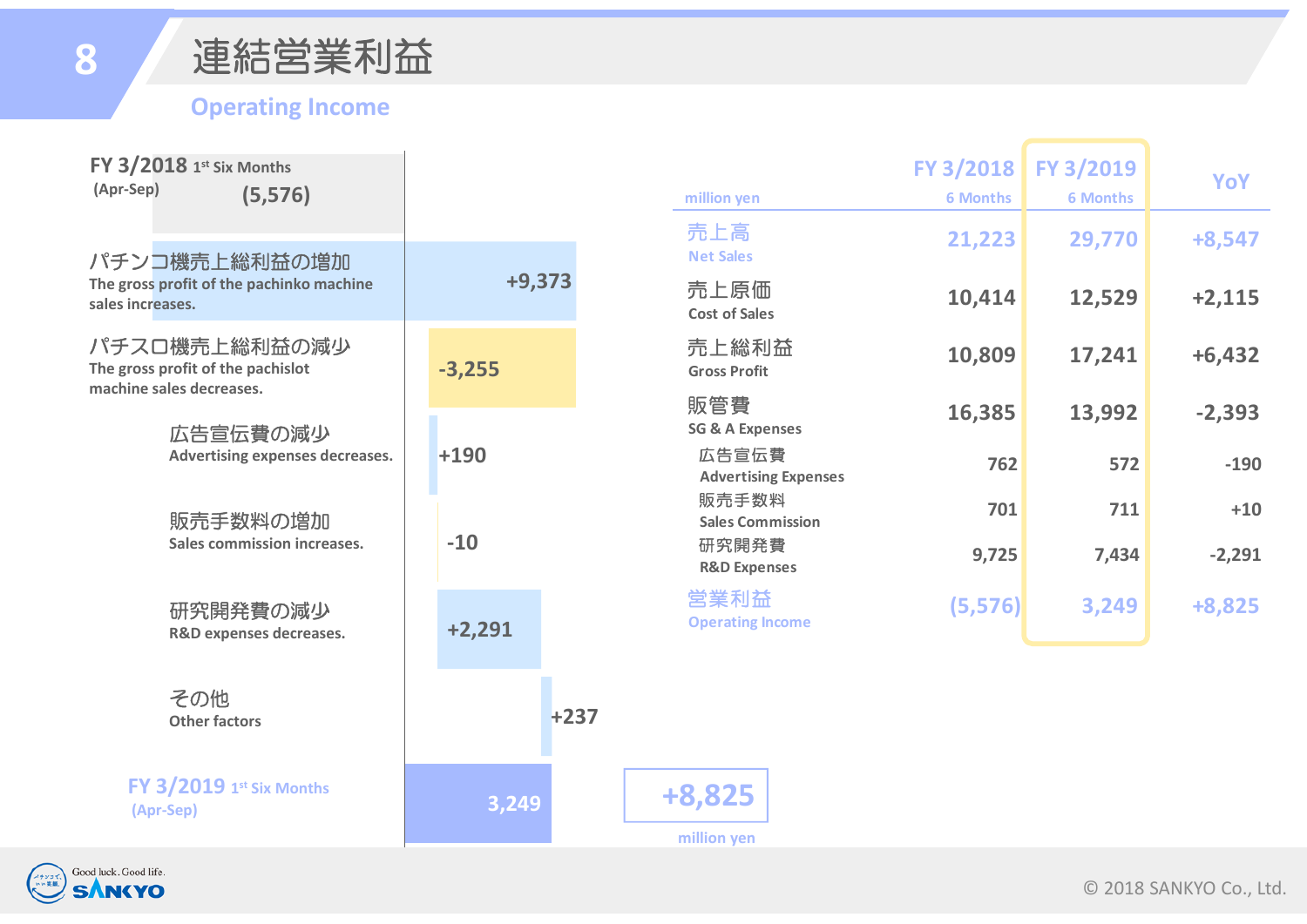### 連結貸借対照表

#### **Consolidated Balance Sheets**

|                                                          | As of            | As of            |               |                                                                                                  |
|----------------------------------------------------------|------------------|------------------|---------------|--------------------------------------------------------------------------------------------------|
| million yen                                              | <b>31-Mar-18</b> | <b>30-Sep-18</b> | <b>Change</b> |                                                                                                  |
| 当座資産<br><b>Quick assets</b>                              | 314,056          | 297,134          | $-16,922$     | 売上債権の減少<br>Decrease in notes and accounts receivable - trade                                     |
| 流動資産<br><b>Total current assets</b>                      | 322,660          | 304,464          | $-18,196$     |                                                                                                  |
| 投資有価証券<br><b>Investment securities</b>                   | 25,015           | 22,390           | $-2,625$      | 特定投資株式の時価評価<br>Fair value evaluation of specific investment equities                             |
| 固定資産<br><b>Total fixed assets</b>                        | 73,631           | 71,937           | $-1,694$      |                                                                                                  |
| 資産合計<br><b>Total assets</b>                              | 396,291          | 376,402          | $-19,889$     |                                                                                                  |
| 流動負債<br><b>Total current liabilities</b>                 | 30,599           | 15,370           | $-15,229$     | 支払手形及び買掛金、電子記録債務の減少<br>Decreases in notes and accounts payable-trade and electronically recorded |
| 新株予約権付社債<br>Bonds with subscription rights to shares     | 20,046           | 20,036           | $-10$         | obligations-operating                                                                            |
| 固定負債<br>28,449<br><b>Total long-term liabilities</b>     |                  | 28,485           | $+36$         |                                                                                                  |
| 負債合計<br><b>Total liabilities</b>                         | 59,048           | 43,856           | $-15,192$     |                                                                                                  |
| 純資産合計<br><b>Total net assets</b>                         | 337,242          | 332,546          | $-4,696$      | 配当金の支払いを減算、当期純利益を加算<br>Decrease due to cash dividends paid and increase due to profit            |
| 負債純資産合計<br><b>Total liabilities and total net assets</b> | 396,291          | 376,402          | $-19,889$     |                                                                                                  |
|                                                          |                  |                  |               |                                                                                                  |

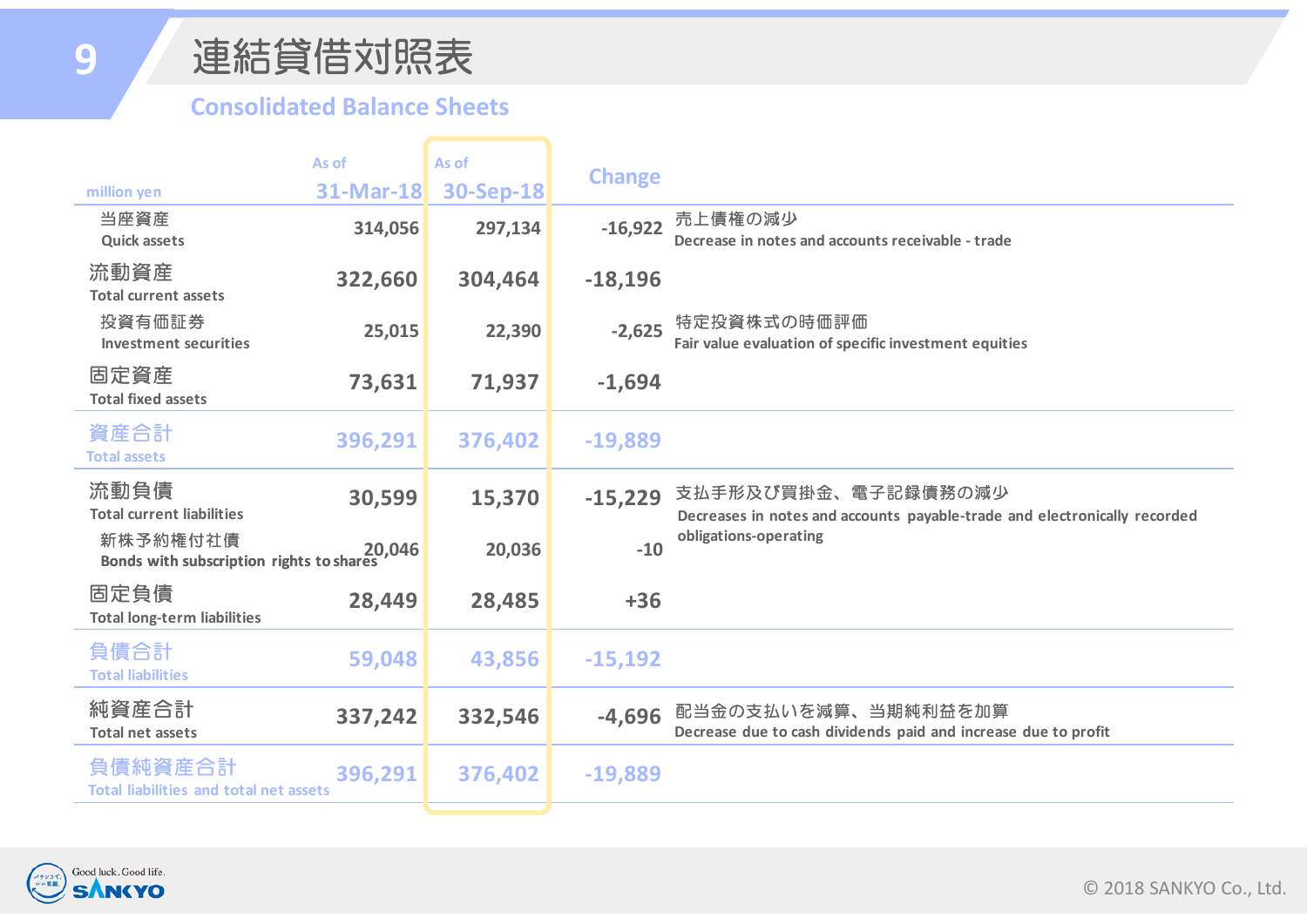

#### **Consolidated Statements of Cash Flows**

| 現金及び現金同等物の期首残高<br>Cash and cash equivalents at beginning of the period | 274,017 |                                                                   |           |             |
|------------------------------------------------------------------------|---------|-------------------------------------------------------------------|-----------|-------------|
|                                                                        |         | 税金等調整前四半期純利益<br>Profit before income taxes and minority interests | $+3,784$  |             |
|                                                                        |         | 売上債権の減少<br>Decrease in notes and accounts receivable - trade      | $+13,059$ |             |
| 営業活動によるキャッシュフロー<br>Cash flows from operating activities                |         | たな卸資産の増加<br>Increase in inventories                               | $-1,067$  |             |
| $+3,271$                                                               |         | 仕入債務の減少<br>Decrease in notes and accounts payable - trade         | $-10,910$ |             |
|                                                                        |         | その他<br><b>Other factors</b>                                       | $-1,595$  |             |
| 投資活動によるキャッシュフロー<br>Cash flows from investing activities                |         |                                                                   | $-3,042$  |             |
| $-3,042$<br>財務活動によるキャッシュフロー                                            |         | 配当金の支払額<br>Cash dividends paid                                    | $-6,088$  |             |
| <b>Cash flows from financing activities</b><br>$-6,092$                |         | その他<br><b>Other factors</b>                                       | $-4$      |             |
| 現金及び現金同等物の期末残高                                                         |         |                                                                   | 268,154   | $-5,863$    |
| Cash and cash equivalents at end of the period                         |         |                                                                   |           | million yen |



**10**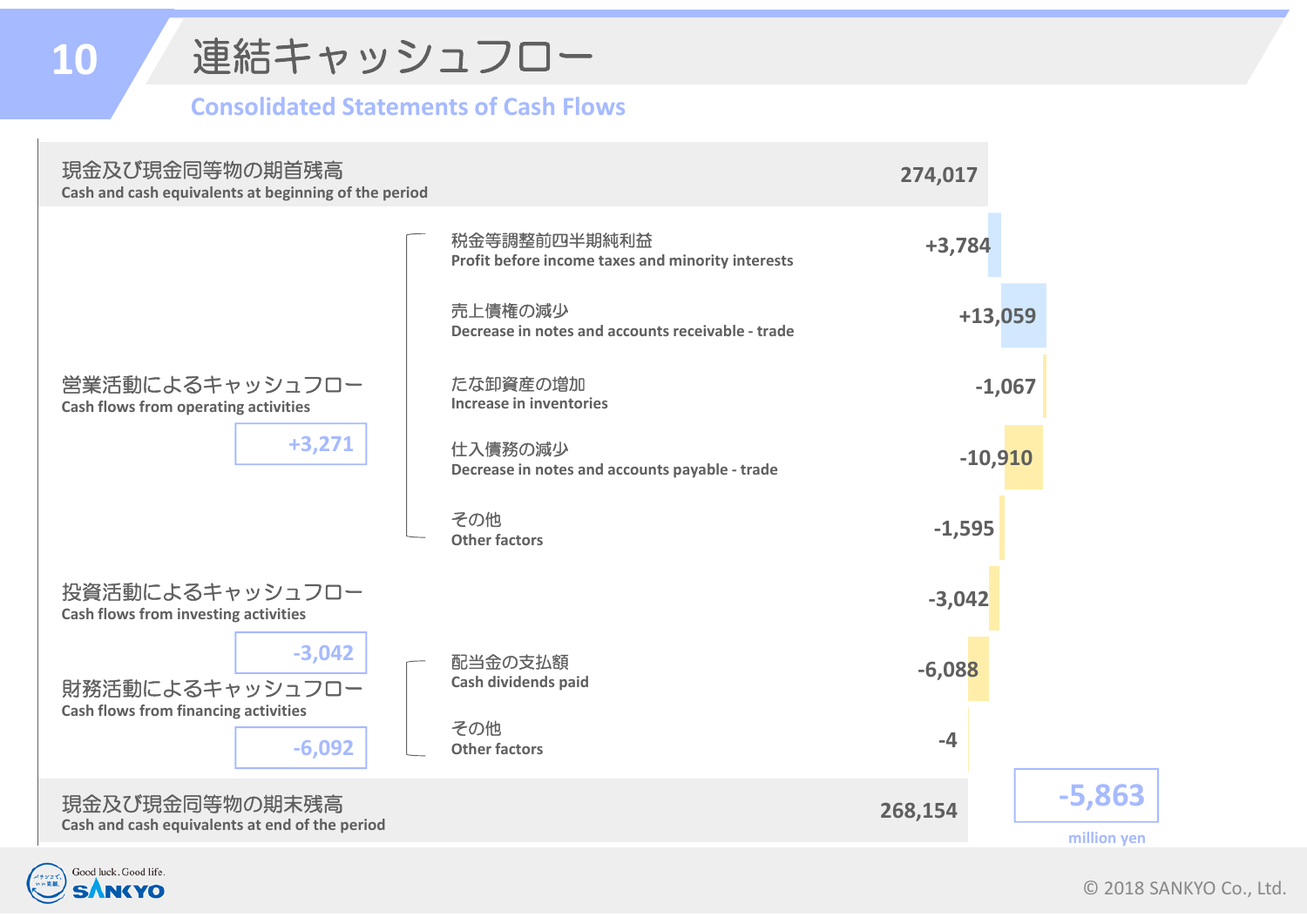## 販売予定タイトル

#### **Number of Pachinko/Pachislot Titles to be Released**

|                             | Q1 Apr-Jun    |                                                                   | Q <sub>2</sub>                                                   | Apr-Jun                                                                                    | Q <sub>3</sub><br><b>Oct-Dec</b>                                            |                                     | Q4<br>Jan-Mar             |                                                            |
|-----------------------------|---------------|-------------------------------------------------------------------|------------------------------------------------------------------|--------------------------------------------------------------------------------------------|-----------------------------------------------------------------------------|-------------------------------------|---------------------------|------------------------------------------------------------|
| <b>Pachinko</b>             | <b>SÁNKYO</b> | フィーバーR-18<br>Fever R-18                                           | <b>SÁNKYO</b>                                                    | フィーバーアクエリオンW<br><b>Fever Aquarion w</b>                                                    | <b>SÁNKYO</b>                                                               | ドラムゴルゴ13<br>Drum golgo13            | <b>SÁNKYO</b>             | フィーバーゴルゴ13<br>Fever golgo13                                |
| リユースを除く<br><b>Excluding</b> |               |                                                                   | <b>Bisty</b>                                                     | ヱヴァンゲリヲン ドラムVER.<br><b>Evangelion drum ver.</b>                                            | <b>SÁNCYO</b><br>フィーバーバイオハザードリベレーションズ<br><b>Fever BIOHAZARD REVELATIONS</b> |                                     | ٠                         |                                                            |
| <b>Reused Models</b>        |               |                                                                   | <b>JB</b>                                                        | SANKYO<br>J-RUSH4<br>フィーバー戦姫絶唱シンフォギア LIGHT VER.<br>J-RUSH 4<br>Fever Symphogear Light Ver. |                                                                             |                                     |                           |                                                            |
| 12 titles                   |               |                                                                   | <b>SÁNKYO</b>                                                    |                                                                                            |                                                                             | フィーバーエルドラ<br><b>Fever EL.DORADO</b> |                           |                                                            |
| <b>Reused Models</b>        |               | sANKYO フィーバー機動戦士Zガンダム Y<br><b>Fever Mobile Suit Zeta GUNDAM Y</b> | SANKYO フィーバー革命機ヴァルヴレイヴW<br><b>Fever Valvrave the Liberator W</b> |                                                                                            |                                                                             |                                     | <b>SÁNKYO</b><br>Bisty JB |                                                            |
| パチンコリユース                    | <b>SÁNKYO</b> | フィーバーLADY GAGA G<br><b>Fever LADY GAGA G</b>                      | <b>SÁNKYO</b>                                                    | フィーバーR-18Y<br>Fever R-18Y                                                                  |                                                                             |                                     |                           |                                                            |
|                             |               |                                                                   |                                                                  | Bisty コードギアスエンペラーロードY<br><b>CODE GEASS "Emperor Road" Y</b>                                |                                                                             |                                     |                           |                                                            |
|                             |               |                                                                   |                                                                  |                                                                                            |                                                                             |                                     |                           |                                                            |
| <b>Pachislot</b>            | <b>SÁNKYO</b> | 楽シーサー30<br><b>Tanoshisa 30</b>                                    | <b>SÁNKYO</b>                                                    | トータル・イクリプス<br><b>Total Eclipse</b>                                                         |                                                                             |                                     |                           | SANKYO パチスロ フィーバー クィーンI<br><b>Pachislot Fever Queen II</b> |
| 5 titles                    |               |                                                                   |                                                                  |                                                                                            |                                                                             |                                     |                           |                                                            |
| 予定夕                         |               | 'イトルにつきましては現時点における計画であり                                           |                                                                  | 変更になる可能性もあります。                                                                             |                                                                             |                                     |                           |                                                            |

**Introduction of titles is in line with the current plan to date, but may be subject to changes.**

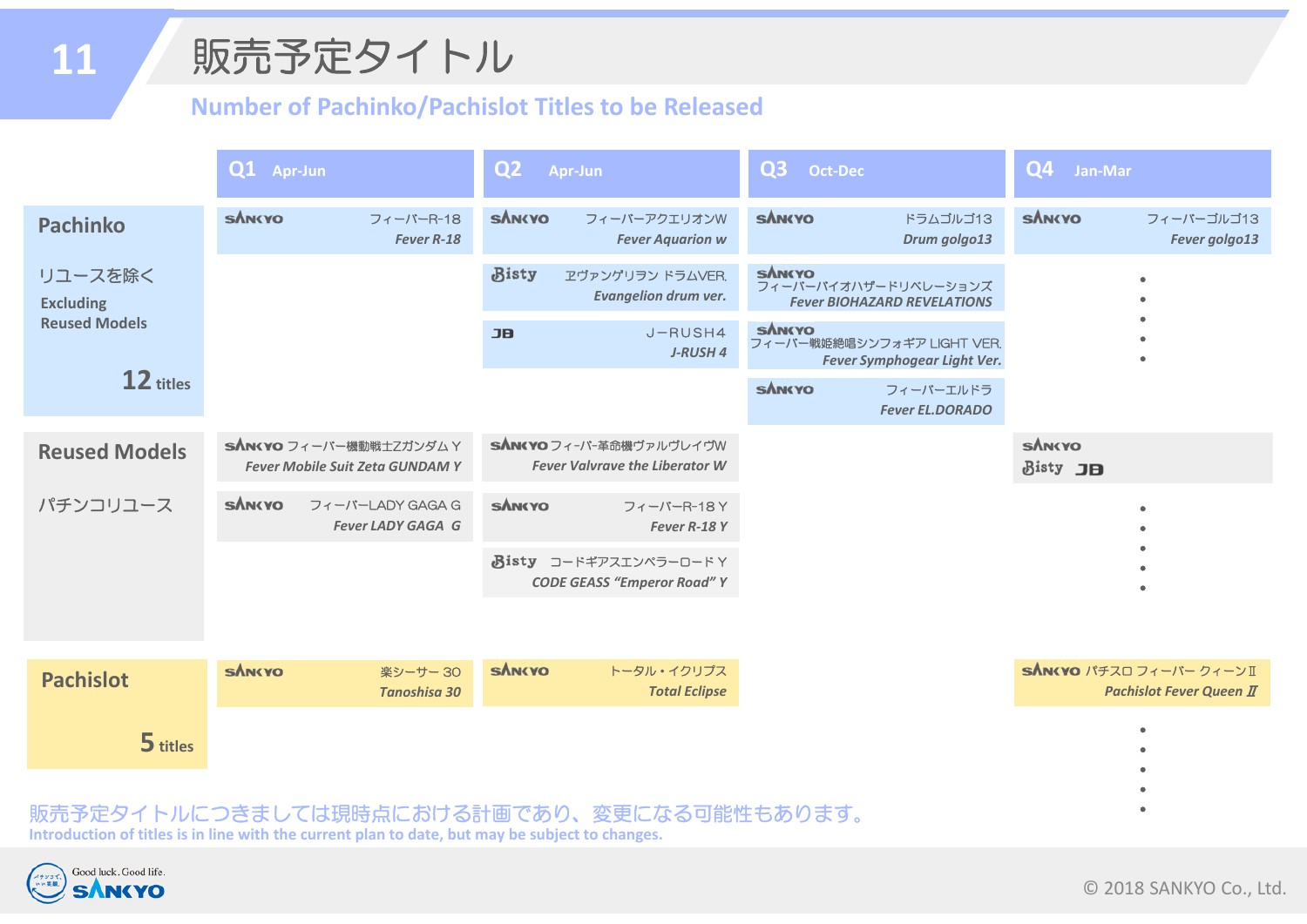#### **12**2019年3月期 業績予想に対する進捗

#### **Progress up to the First Quarter of FY 3/2019**

| 売上高 Net Sales 33.1%                                                       |         |
|---------------------------------------------------------------------------|---------|
| 29,770                                                                    | 90,000  |
| 営業利益 Operating Income<br>27.1%                                            |         |
| 3,249                                                                     | 12,000  |
| 経常利益 Recurring Income<br>29.1%                                            |         |
| 3,786                                                                     | 13,000  |
| 32.3%<br>親会社株主に帰属する<br>四半期純利益 Net Income attributable to owners of parent |         |
| 2,904                                                                     | 9,000   |
| パチンコ販売台数 Unit Sales of Pachinko Machines 34.0%                            |         |
| 69,829                                                                    | 205,500 |
| パチスロ販売台数 Unit Sales of Pachislot Machines 10.2%                           |         |
| 3,980                                                                     | 39,000  |
|                                                                           |         |

| パチンコ 新台4タイトル |
|--------------|
| パチスロ 新台2タイトル |

**Pachinko: 4 titles for new machines**

**Pachislot: 2 title for new machines**

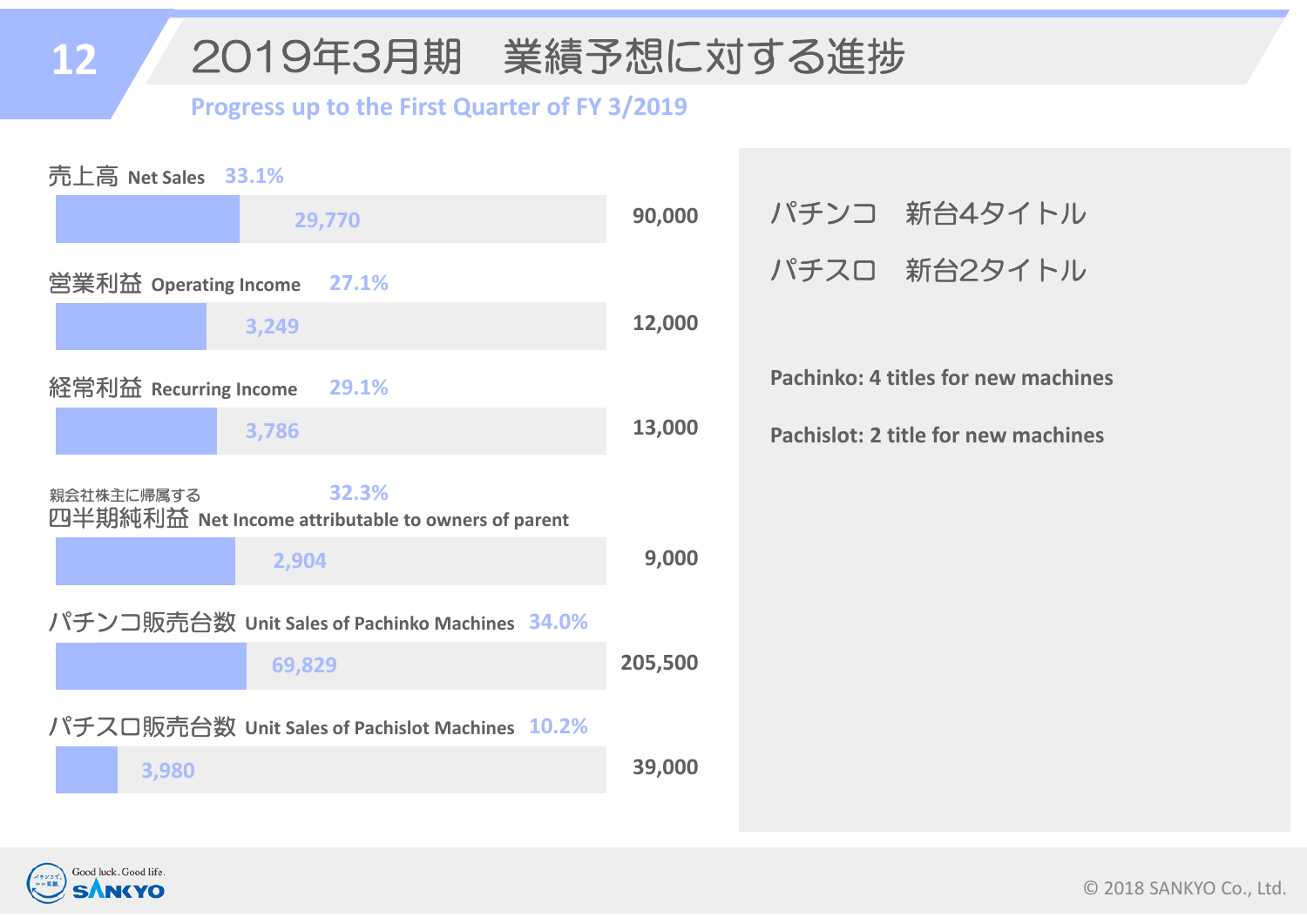# 市場の見通し と当社の取り組み

**Market Forecasts and SANKYO's Initiatives** 

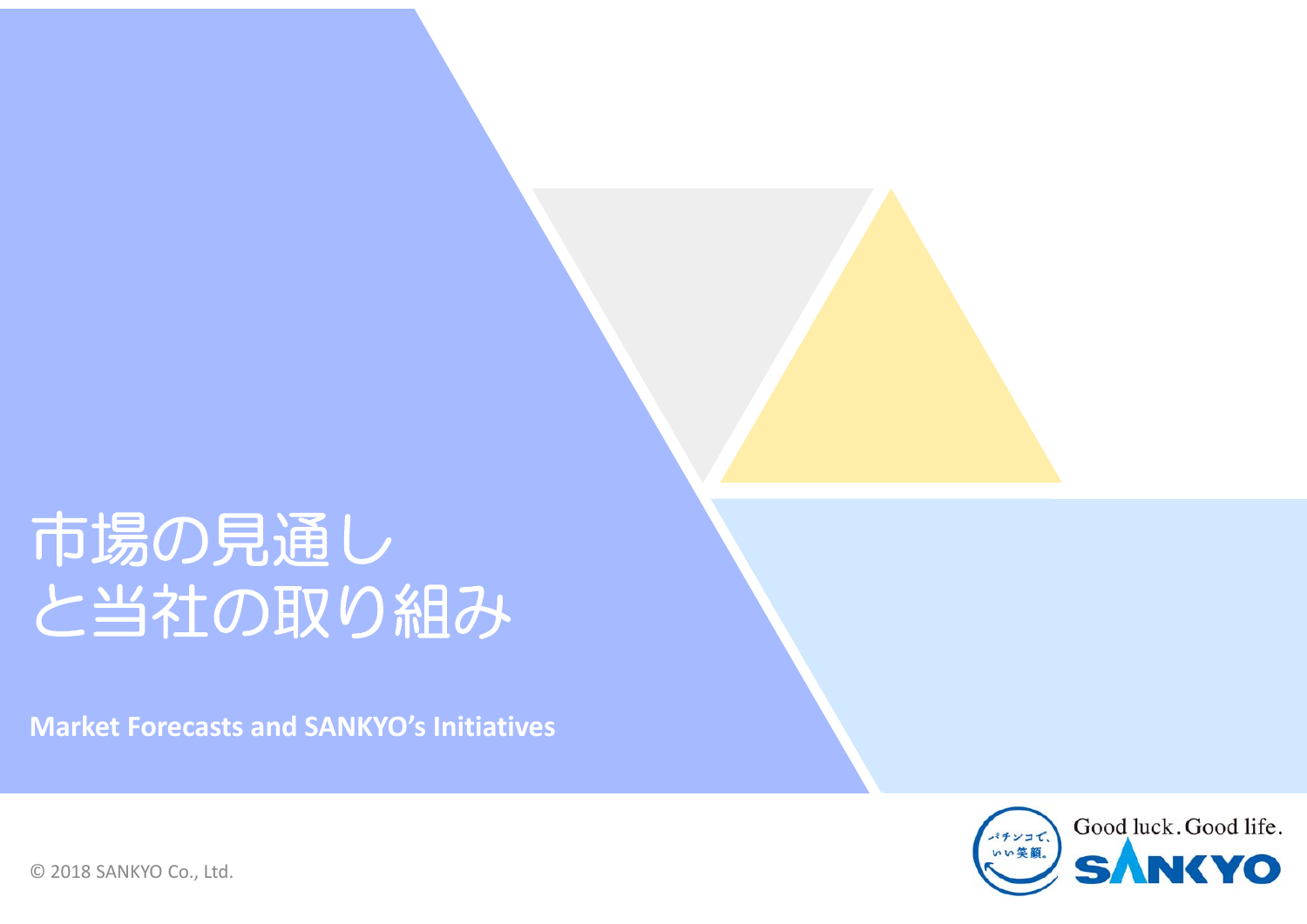## 依存対策と娯楽としてのパチンコ

**Countermeasures against compulsive gambling and pachinko as entertainment**

ギャンブル等依存症対策基本法 **Bill for Basic Law Concerning Countermeasures for Gambling Addiction**

IR実施法(特定複合観光施設区域整備法)

**IR Development Act (Bill on Development of Specified Complex Tourist Facilities Areas)**

2018年7月成立

**Enacted in July 2018**

#### 大衆娯楽としてのパチンコ **Pachinko as popular entertainment**

#### 最重要課題として依存対策を進める。

**Implement countermeasures against compulsive gambling as a top priority**

#### 主な取り組み

- ・新規則機の積極的な開発
- ・リカバリーサポート・ネットワークの充実
- ・本人・家族申告による利用制限等
- ・出玉規制の基準見直し
- ・風適法施行規則等の改正
- ・18歳未満の立ち入り禁止の徹底(賞品交換時の年齢確認など)

#### **Key initiatives**

- ・**Vigorous development of machines under new regulations**
- ・**Enrichment of the Recovery Support Network**
- ・**Restrictions on use through notification by the player or by his/her family (e.g. game machines on which the maximum amount a player can spend can be set)**
- ・**Revision of the criteria for payout regulations**
- ・**Revision of the Ordinance for Enforcement of the Act on Control and Improvement of Amusement Business, etc. and other regulations**
- ・**Strict imposition of prohibition of access of people under 18 years of age (ID check upon prize exchange)**

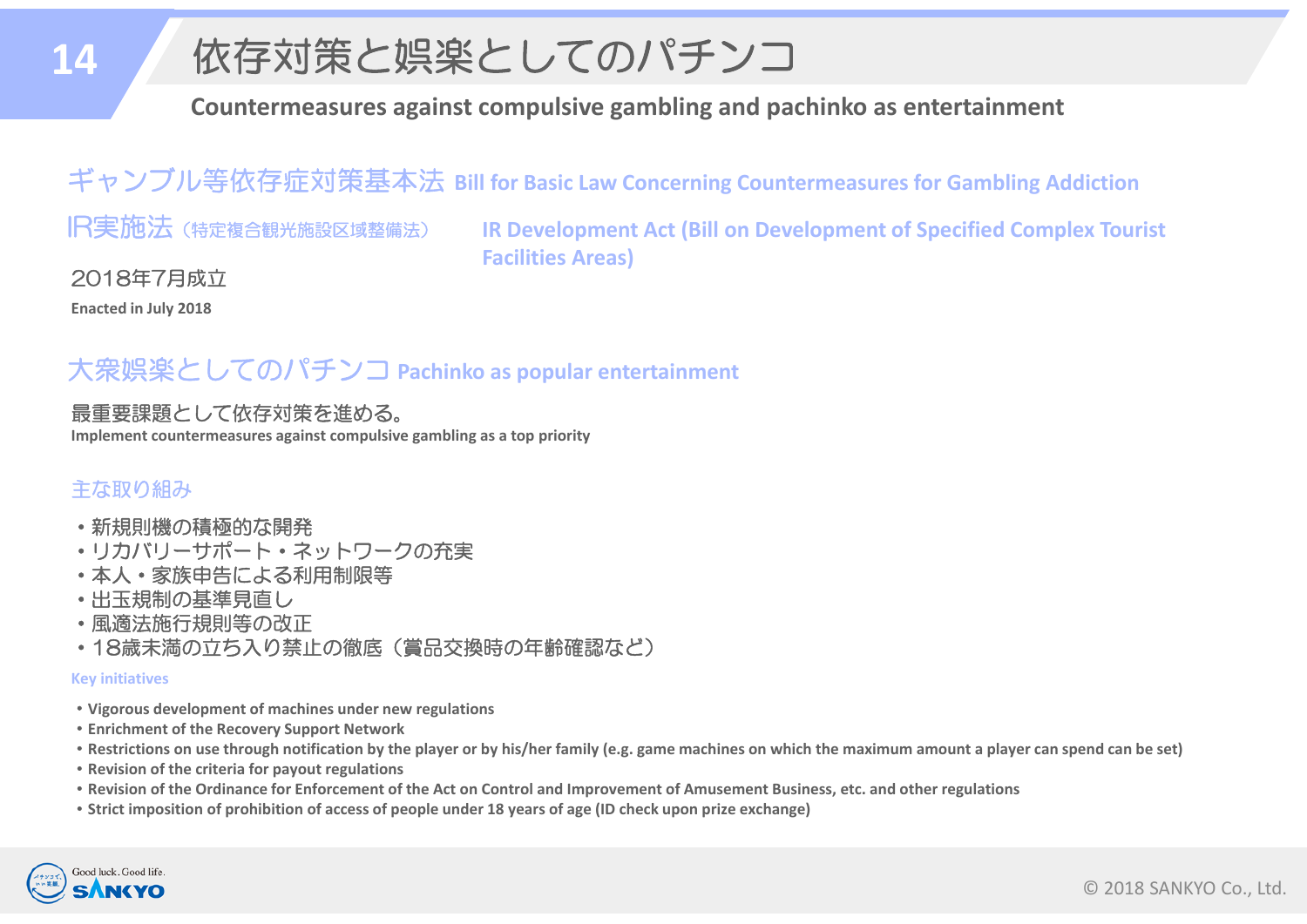# 設定付きパチンコ(メディア評価について)

**Pachinko machines with payout settings (review by media)**



![](_page_15_Picture_3.jpeg)

**15**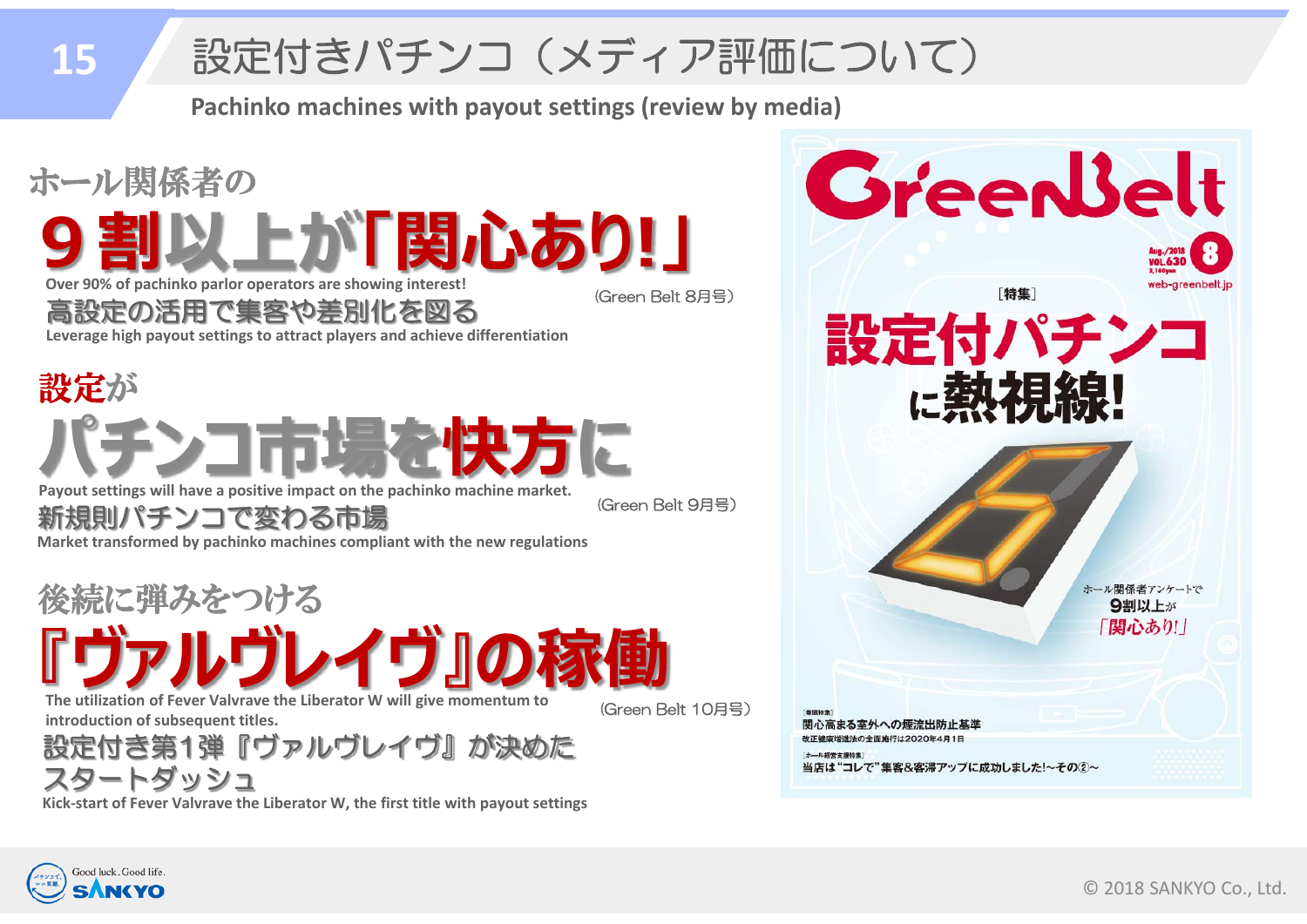#### 6号機(メディア評価について) **16**

**#6 models (review by media)**

![](_page_16_Picture_2.jpeg)

**#6 model era unfolded!**

(Green Belt 11月号)

6号機の可能性示した『鏡』の初日稼働

**The utilization of** *HEY! Kagami* **on the first day of its launch highlighted the possibility of #6 models.**

**脚光浴びる6号機 #6 models in the spotlight**

「運用方法が重要になってくる。

(Green Belt 11月号)

6号機の弾が揃うまで、しっかりとファンを養成」

**The approach will be important. Be sure to cultivate players until ample #6 models become available.**

ベースが高いため 5 スロシェアな雀 Because of their high base rate, #6 models may grab market share from #5 pachislot models.  $\epsilon$  <sub>(PIDEA</sub> 10月号)

**<sup>11</sup>**月以降に各社からリリースされる **6**号機にも同様の活躍を期待したい

**It is hoped that #6 models to be released by other manufacturers from November onward will also be well received.**

![](_page_16_Picture_15.jpeg)

![](_page_16_Picture_16.jpeg)

![](_page_16_Picture_17.jpeg)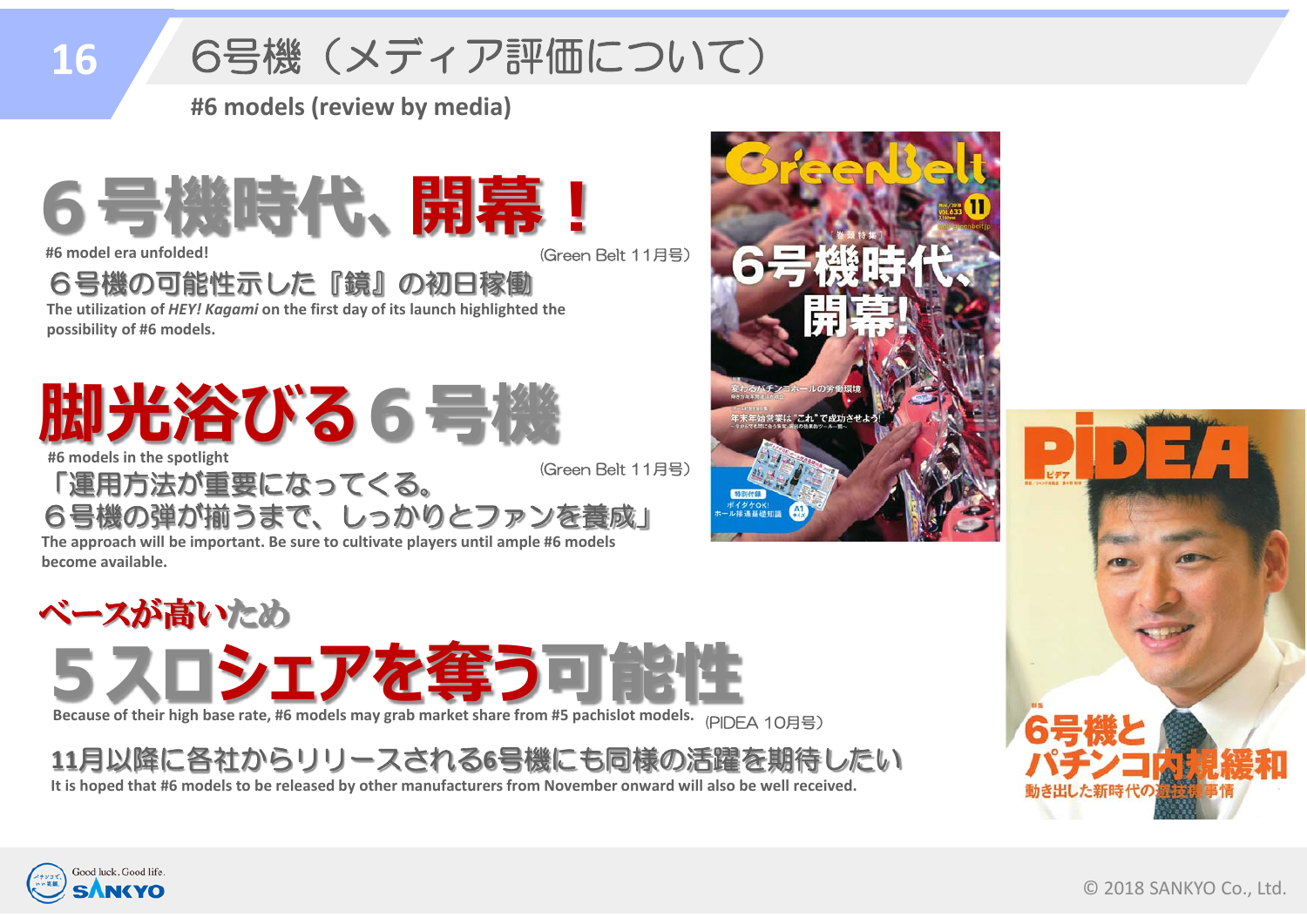**17**パチンコ市場

**Pachinko Machine Market**

![](_page_17_Picture_2.jpeg)

![](_page_17_Picture_3.jpeg)

![](_page_17_Picture_4.jpeg)

![](_page_17_Picture_5.jpeg)

### 多品種少ロット化 **Trend toward wide‐variety small‐lot**

5万台以上販売は3タイトル(1月~9月)。 大型タイトル以外への関心は低く、少ロット販売が続く。 **3 titles sold 50,000 units or more. (January to September) Little interest in titles other than major titles; continuation of small‐lot sales** 

### 設定付きパチンコの導入が進む

**Introduction of pachinko machines with payout settings is underway.**

#### パーラーでは試験導入的な位置づけながら注目を集めている。

**Attracting attention, although introduction by pachinko parlors is still on a trial basis**

![](_page_17_Picture_12.jpeg)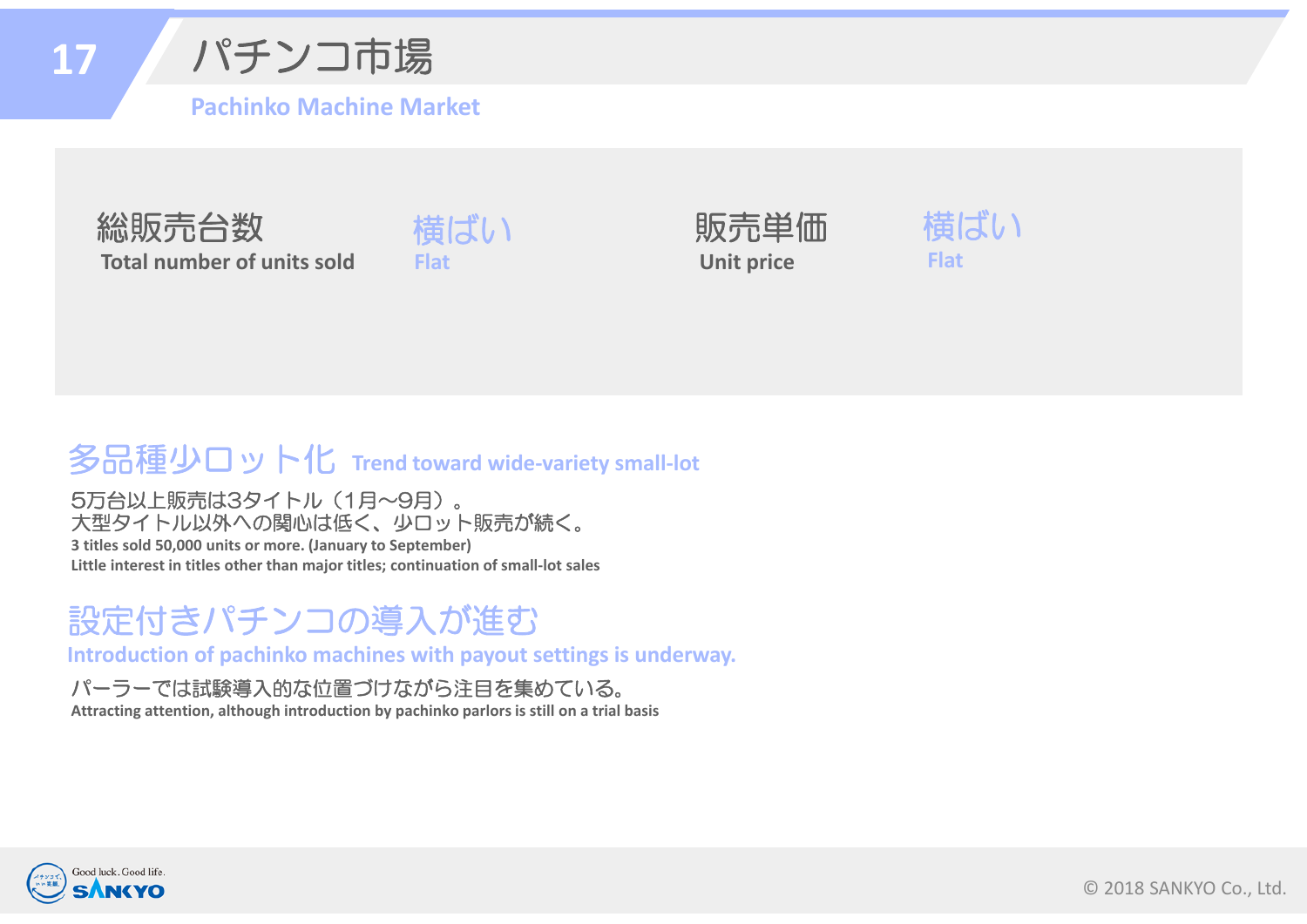![](_page_18_Picture_0.jpeg)

パチスロ市場

**Pachislot Machine Market**

![](_page_18_Picture_3.jpeg)

![](_page_18_Picture_4.jpeg)

![](_page_18_Picture_5.jpeg)

![](_page_18_Picture_6.jpeg)

### 多品種少ロット化 **Trend toward wide‐variety small‐lot**

2万台以上販売は1タイトル(1月~9月)。 前年に引き続きバラエティ設置が進む。 **1 titles sold 20,000 units or more. (January to September) Trend toward installing a variety of machines continues from 2017**

#### 各メーカーからの6.0号機の販売は限定的 **Sales of #6.0 models by manufacturers are limited.**

型式試験の適合率が低調に推移。

**Format inspection pass rate has been low.**

![](_page_18_Picture_12.jpeg)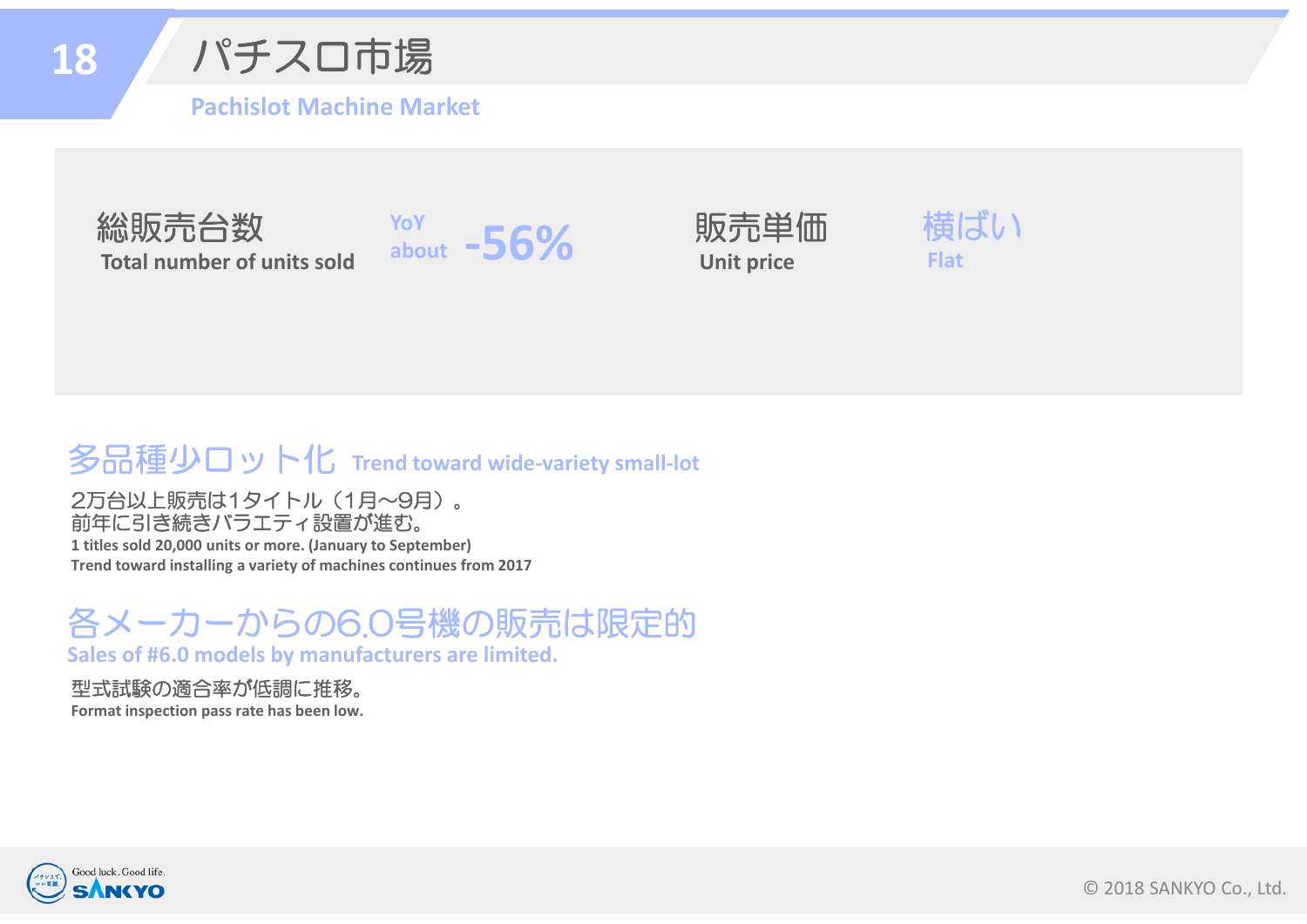#### パチンコ・パチスロ市場における取り組み **19**

**Initiatives in Pachinko and Pachislot Machine Markets**

改正規則への対応 **Response to revised regulations**

総販売台数の減少 **Decrease in the total number of units sold**

開発競争に伴う高コスト化 **Cost increase due to development competition**

多品種小ロット化への対応 **Initiatives to sell a wide variety of machines and smaller lots**

改正規則の特徴を活かした商品開発 **Product development taking advantage of the characteristics of revised regulations**

旧規則機を含め販売タイミングの見極め **Identification of the timing of sales, including for machines under former regulations**

当社独自コンテンツの活用 **Original content**

開発期間の短縮 **Shorter development time**

![](_page_19_Picture_10.jpeg)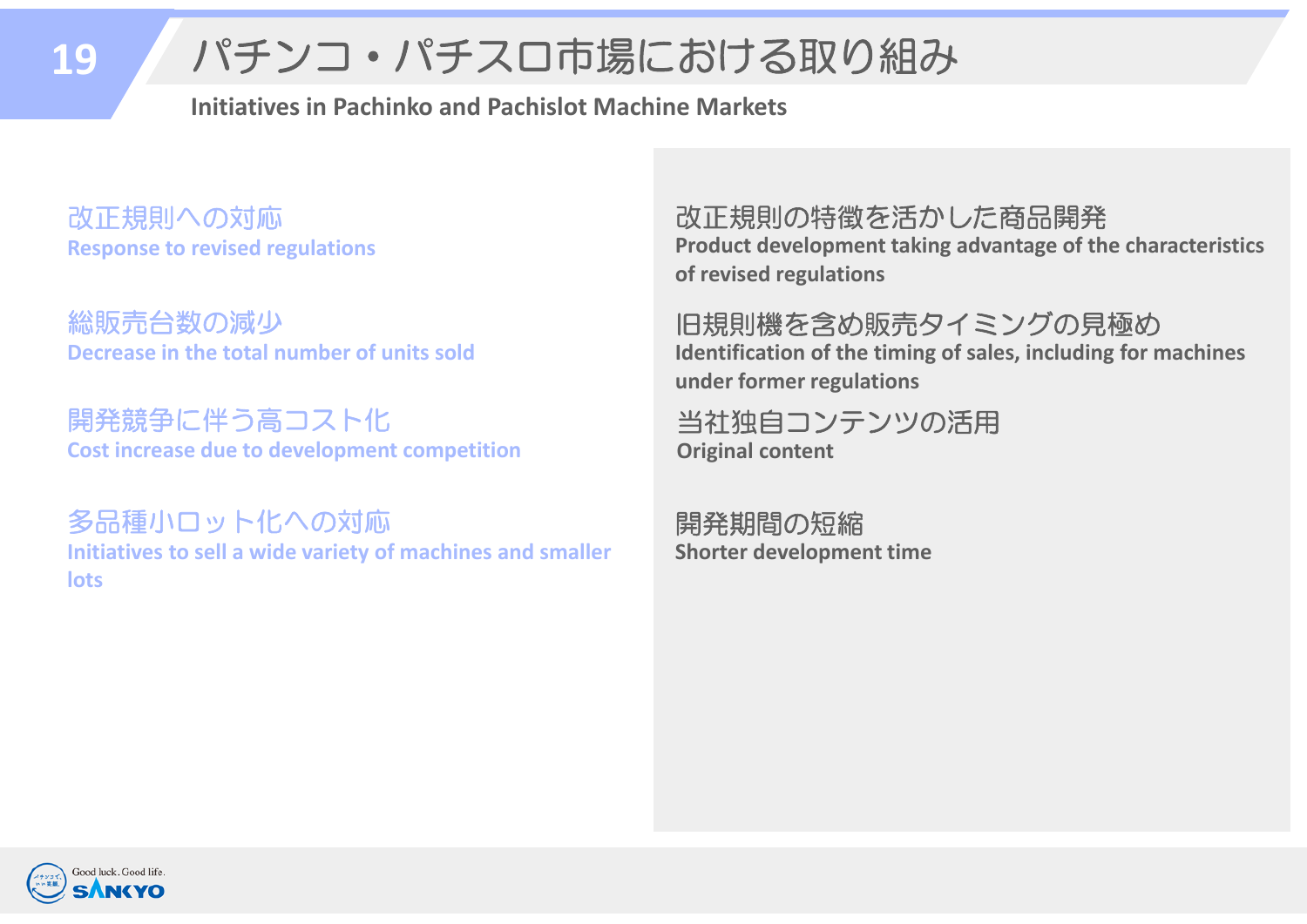![](_page_20_Picture_0.jpeg)

**Appendix**

![](_page_20_Picture_2.jpeg)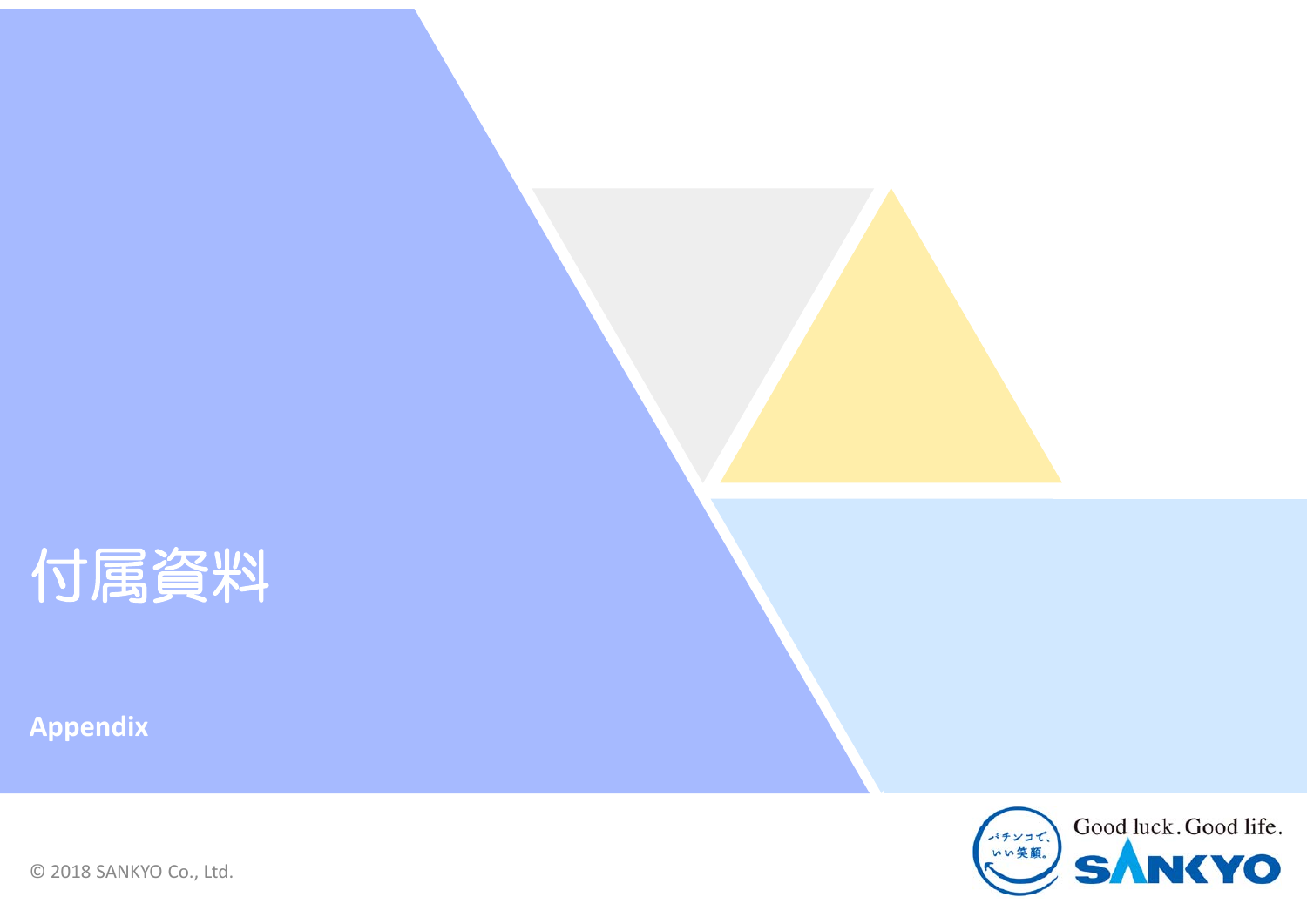### 2019年3月期 第2四半期実績

#### **Business Results for the First Six Months of FY 3/2019**

|        |                             | FY3/2018       | FY3/2019       |           | Forecast         | FY 3/2018      |                |                |              | FY3/2019     |                |
|--------|-----------------------------|----------------|----------------|-----------|------------------|----------------|----------------|----------------|--------------|--------------|----------------|
| 連結:百万円 | Consolidated: million yen   | 6 Months       | 6 Months       | YoY       | <b>Full Year</b> | Q1             | Q <sub>2</sub> | Q <sub>3</sub> | Q4           | Q1           | Q <sub>2</sub> |
| 売上高    | Net Sales                   | 21,223         | 29,770         | $+8,547$  | 90,000           | 11,108         | 10,115         | 24,974         | 40,023       | 14,521       | 15,249         |
| パチンコ   | Pachinko                    | 9,673          | 25,721         | $+16,048$ | 69,300           | 5,600          | 4,073          | 22,444         | 35,154       | 12,700       | 13,021         |
| パチスロ   | Pachislot                   | 7,642          | 1,548          | $-6,094$  | 13,500           | 3,906          | 3,736          | 179            | 3,351        | 334          | 1,214          |
| 補給機器   | <b>Ball Bearing Supply</b>  | 3,644          | 2,218          | $-1,426$  | 6,700            | 1,479          | 2,165          | 2,203          | 1,399        | 1,342        | 876            |
| その他事業  | <b>Other Business</b>       | 263            | 281            | $+18$     | 500              | 122            | 141            | 147            | 120          | 144          | 137            |
| 売上原価   | Cost of Sales               | 10,414         | 12,529         | $+2,115$  | 43,500           | 5,376          | 5,038          | 13,019         | 19,073       | 6,361        | 6,168          |
| 売上総利益  | Gross Profit                | 10,809         | 17,241         | $+6,432$  | 46,500           | 5,732          | 5,077          | 11,954         | 20,951       | 8,160        | 9,081          |
| 販管費    | SG & A Expenses             | 16,385         | 13,992         | $-2,393$  | 34,500           | 8,072          | 8,313          | 9,291          | 7,857        | 6,784        | 7,208          |
| 営業利益   | Operating Income            | (5, 576)       | 3,249          | $+8,825$  | 12,000           | (2,340)        | (3, 236)       | 2,663          | 13,094       | 1,375        | 1,874          |
| パチンコ   | Pachinko                    | (4, 321)       | 7,195          | $+11,516$ | 15,800           | (1,970)        | (2, 351)       | 5,165          | 13,726       | 3,254        | 3,941          |
| パチスロ   | Pachislot                   | 1,257          | (1, 247)       | $-2,504$  | 1,100            | 814            | 443            | (1,666)        | 539          | (819)        | (428)          |
| 補給機器   | <b>Ball Bearing Supply</b>  | 212            | 81             | $-131$    | 300              | 66             | 146            | 167            | 74           | 37           | 44             |
| その他事業  | <b>Other Business</b>       | (284)          | (217)          | $+67$     | (400)            | (165)          | (119)          | (75)           | (130)        | (92)         | (125)          |
| 消去又は全社 | Elimination/Corporate       | (2,440)        | (2, 562)       | $-122$    | (4,800)          | (1,085)        | (1, 355)       | (928)          | (1, 115)     | (1,004)      | (1, 558)       |
| 経常利益   | Recurring Income            | (4,969)        | 3,786          | $+8,755$  | 13,000           | (1, 818)       | (3, 151)       | 3,102          | 13,186       | 1,827        | 1,959          |
| 特別利益   | <b>Extraordinary Gains</b>  | $\overline{2}$ | $\overline{0}$ | $-2$      | $\overline{0}$   | $\overline{2}$ | $\Omega$       | $\Omega$       | $\mathbf{0}$ | $\Omega$     | $\Omega$       |
| 特別損失   | <b>Extraordinary Losses</b> | 55             | $2^{\circ}$    | $-53$     | $\overline{0}$   | 45             | 10             | 3              | 3,208        | $\mathbf{0}$ | $\overline{2}$ |
| 当期純利益  | Net Income                  | (3,409)        | 2,904          | $+6,313$  | 9,000            | (1, 167)       | (2, 242)       | 2,127          | 6,832        | 1,460        | 1,444          |
| EPS: 円 | EPS: yen                    |                | 35.79          |           | 110.87           |                |                |                |              |              |                |
|        |                             |                |                |           |                  |                |                |                |              |              |                |

#### 販売台数:台 Machines sales: units

| パチンコ          | Pachinko  | 24,448 | 69,829 | $+45,381$ | 205,500 | 14,936 | 9,512 | 56,202 | 91,269 | 33,456 | 36,373 |
|---------------|-----------|--------|--------|-----------|---------|--------|-------|--------|--------|--------|--------|
| SANKYO+JB     | SANKYO+JB | 16,930 | 63,301 | $+46,371$ | 143,500 | 8,146  | 8.784 | 17,662 | 73,536 | 32,737 | 30,564 |
| <b>Bisty</b>  | Bisty     | 7,518  | 6.528  | -990      | 62,000  | 6,790  | 728   | 38.540 | 17.733 | 719    | 5,809  |
| パチスロ          | Pachislot | 17.754 | 3.980  | $-13.774$ | 39,000  | 9,263  | 8.491 | 420    | 11.257 | 817    | 3,163  |
| <b>SANKYO</b> | SANKYO    | 17,359 | 3.980  | $-13,379$ | 21,000  | 8.868  | 8.491 |        | 637    | 817    | 3,163  |
| <b>Bisty</b>  | Bisty     | 395    | 0      | $-395$    | 18,000  | 395    |       | 420    | 10,620 |        |        |

![](_page_21_Picture_5.jpeg)

**21**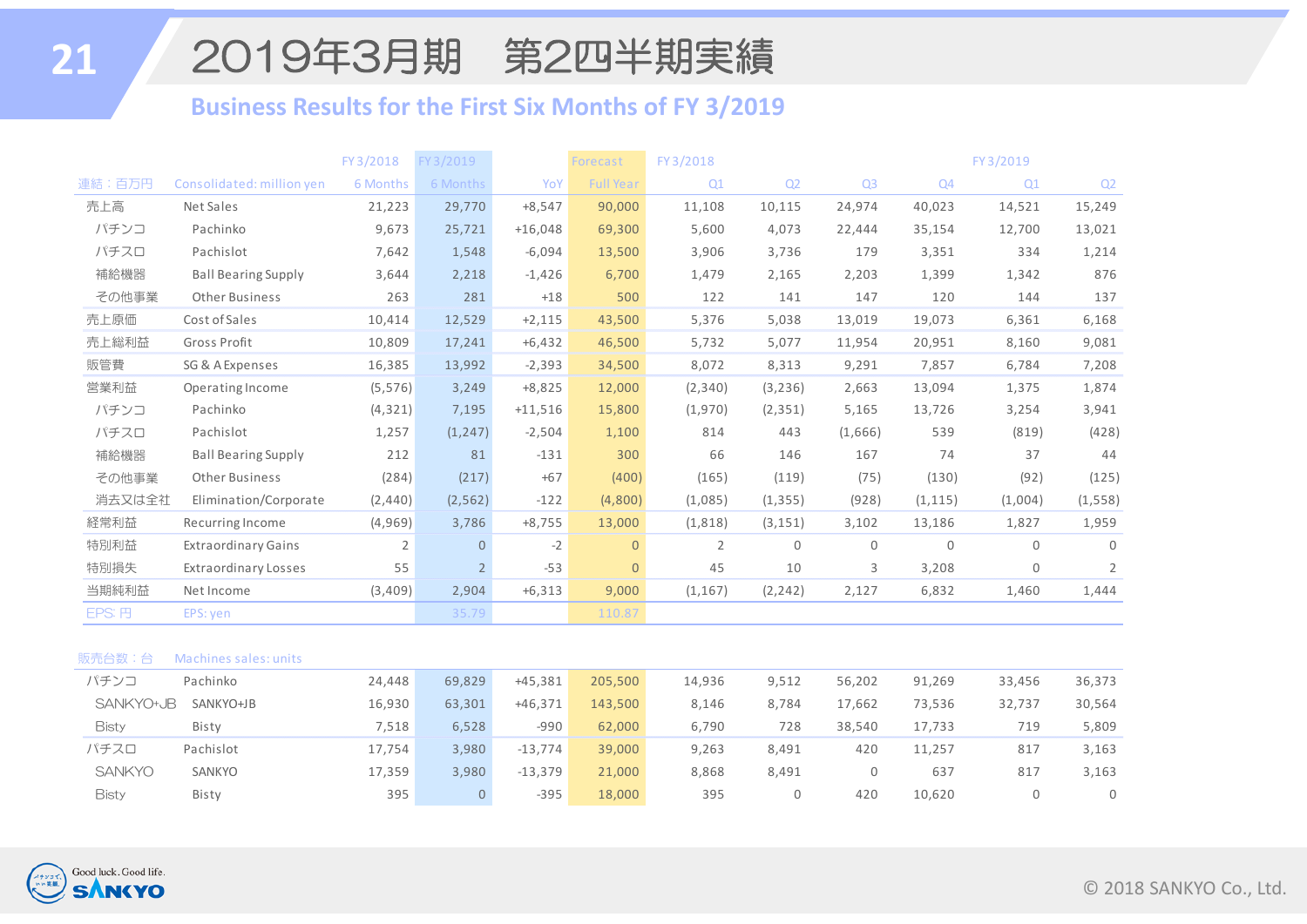**22**

パチンコ機関連事業

#### **Pachinko Machines Business**

|              |                           | FY3/2018 | FY3/2019 |                            | Forecast                           | FY 3/2018 |                |                |                     | FY3/2019                                            |              |
|--------------|---------------------------|----------|----------|----------------------------|------------------------------------|-----------|----------------|----------------|---------------------|-----------------------------------------------------|--------------|
| 連結:百万円       | Consolidated: million yen | 6 Months | 6 Months | YoY                        | <b>Full Year</b>                   | Q1        | Q <sub>2</sub> | Q <sub>3</sub> | Q4                  | Q1                                                  | Q2           |
| 売上高          | Net Sales                 | 9,673    | 25,721   | $+16,048$                  | 69,300                             | 5,600     | 4,073          | 22,444         | 35,154              | 12,700                                              | 13,021       |
| 営業利益         | Operating Income          | (4, 321) | 7,195    | $+11,516$                  | 15,800                             | (1,970)   | (2, 351)       | 5,165          | 13,726              | 3,254                                               | 3,941        |
| 営業利益率        | Percentage                | (44.7%)  | 28.0%    | $+72.6pt$                  | 22.8%                              | (35.2%)   | (57.7%)        | 23.0%          | 39.0%               | 25.6%                                               | 30.3%        |
|              |                           |          |          |                            |                                    |           |                |                |                     |                                                     |              |
| 販売台数:台       | Machines sales: units     |          |          |                            |                                    |           |                |                |                     |                                                     |              |
| パチンコ合計       | Pachinko                  | 24,448   | 69,829   | $+45,381$                  | 205,500                            | 14,936    | 9,512          | 56,202         | 91,269              | 33,456                                              | 36,373       |
| SANKYO+JB    | SANKYO+JB                 | 16,930   | 63,301   | $+46,371$                  | 143,500                            | 8,146     | 8,784          | 17,662         | 73,536              | 32,737                                              | 30,564       |
| 枠付き          | Frame                     | 6,667    | 24,935   | $+18,268$                  | 62,100                             | 3,548     | 3,119          | 3,879          | 38,459              | 13,019                                              | 11,916       |
| ゲージ盤         | Gauge                     | 10,263   | 38,366   | $+28,103$                  | 81,400                             | 4,598     | 5,665          | 13,783         | 35,077              | 19,718                                              | 18,648       |
| <b>Bisty</b> | Bisty                     | 7,518    | 6,528    | $-990$                     | 62,000                             | 6,790     | 728            | 38,540         | 17,733              | 719                                                 | 5,809        |
| 枠付き          | Frame                     | 1,163    | 2,593    | $+1,430$                   | 57,000                             | 648       | 515            | 36,437         | 15,548              | 608                                                 | 1,985        |
| ゲージ盤         | Gauge                     | 6,355    | 3,935    | $-2,420$                   | 5,000                              | 6,142     | 213            | 2,103          | 2,185               | 111                                                 | 3,824        |
|              |                           |          |          |                            |                                    |           |                |                |                     |                                                     |              |
|              | <b>Series name</b>        |          |          |                            |                                    |           |                | No. of models  | <b>Sales: units</b> |                                                     |              |
| FY 3/2019    | フィーバー戦姫絶唱シンフォギア           |          |          | Fever Symphogear           |                                    |           | SANKYO         | $(Jul-17) 1$   |                     | 21,300                                              |              |
| Q1           | フィーバーR-18                 |          |          | Fever R-18                 |                                    |           | SANKYO         | $(Apr-18) 1$   |                     | 5,400                                               |              |
|              | フィーバーLADY GAGA G          |          |          | Fever LADY GAGA G          |                                    |           | SANKYO         | $(Apr-18) 1$   |                     |                                                     |              |
|              | フィーバー機動戦士ZガンダムY           |          |          |                            | Fever Mobile Suit Zeta GUNDAMY     |           | SANKYO         | $(Jun-18) 2$   |                     | 9,100                                               |              |
| <b>Q2</b>    | フィーバーアクエリオンW              |          |          | Fever Aquarion w           |                                    |           | SANKYO         | $(Aug-18) 1$   |                     | 14,200                                              |              |
|              | フィーバー革命機ヴァルヴレイヴ W         |          |          |                            | Fever Valvrave the Liberator W     |           | SANKYO         | $(Aug-18) 1$   |                     |                                                     |              |
|              | ヱヴァンゲリヲン ドラムVER           |          |          | Evangelion drum ver.       |                                    |           | <b>Bisty</b>   | $(Aug-18) 1$   |                     | $\sim$                                              |              |
|              | $J-RUSH4$                 |          | J-RUSH4  |                            |                                    |           | JB             | $(Sep-18)$ 2   |                     | 6,300                                               |              |
|              | フィーバーR-18Y                |          |          | Fever R-18 Y               |                                    |           | SANKYO         | $(Sep-18)$     | 1                   | $\hspace{0.05cm}--\hspace{0.05cm}$                  | <b>Total</b> |
|              | コードギアス エンペラーロード Y         |          |          |                            | <b>CODE GEASS "Emperor Road" Y</b> |           | <b>Bisty</b>   | $(Sep-18) 1$   |                     | $\hspace{0.05cm} -\hspace{0.05cm} -\hspace{0.05cm}$ | 69,829       |
| Q3           | フィーバードラムゴルゴ13             |          |          | Fever drum Golgo13         |                                    |           | SANKYO         | $(Oct-18) 1$   |                     |                                                     |              |
|              | フィーバーバイオハザード リベレーションズ     |          |          |                            | Fever BIOHAZARD REVELATIONS        |           | SANKYO         | $(Nov-18) 1$   |                     |                                                     |              |
|              | フィーバー戦姫絶唱シンフォギア LIGHT VER |          |          | Fever Symphogear light ver |                                    |           | SANKYO         | $(Nov-18) 1$   |                     |                                                     |              |
|              | フィーバーエルドラ                 |          |          | Fever EL.DORADO            |                                    |           | SANKYO         | $(Dec-18) 1$   |                     |                                                     |              |

![](_page_22_Picture_4.jpeg)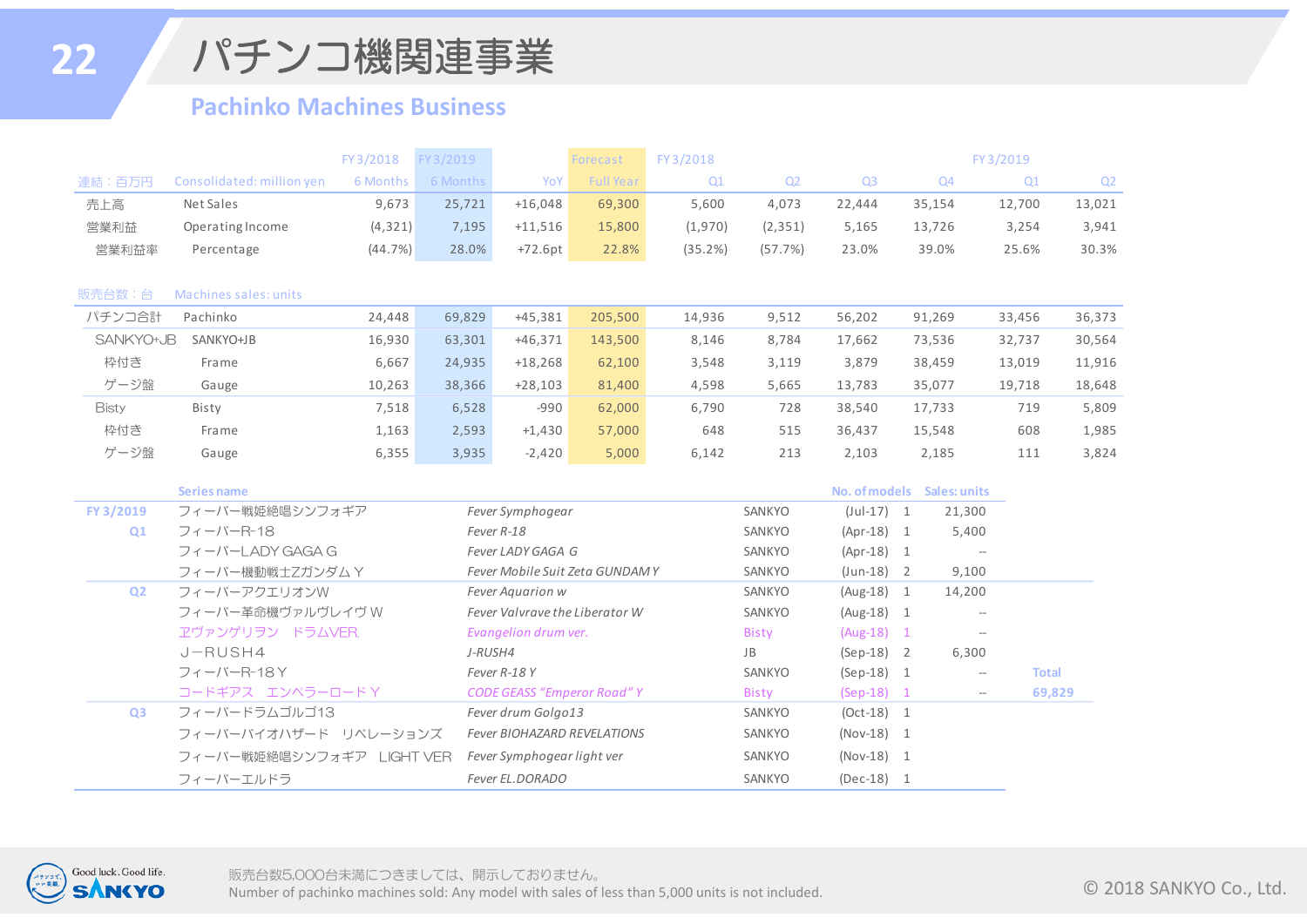**23**

パチスロ機関連事業

#### **Pachislot Machines Business**

|                |                           | FY3/2018 | FY 3/2019      |                      | Forecast         | FY 3/2018 |                                         |                |                   | FY3/2019     |             |
|----------------|---------------------------|----------|----------------|----------------------|------------------|-----------|-----------------------------------------|----------------|-------------------|--------------|-------------|
| 連結:百万円         | Consolidated: million yen | 6 Months | 6 Months       | YoY                  | <b>Full Year</b> | Q1        | Q <sub>2</sub>                          | Q <sub>3</sub> | Q <sub>4</sub>    | Q1           | Q2          |
| 売上高            | Net Sales                 | 7,642    | 1,548          | $-6,094$             | 13,500           | 3,906     | 3,736                                   | 179            | 3,351             | 334          | 1,214       |
| 営業利益           | Operating Income          | 1,257    | (1, 247)       | $-2,504$             | 1,100            | 814       | 443                                     | (1,666)        | 539               | (819)        | (428)       |
| 営業利益率          | Percentage                | 16.4%    | (80.6%)        | $-97.0pt$            | 8.1%             | 20.8%     | 11.9%                                   | (930.7%)       | 16.1%             | (245.2%)     | (35.3%)     |
|                |                           |          |                |                      |                  |           |                                         |                |                   |              |             |
| 販売台数:台         | Machines sales: units     |          |                |                      |                  |           |                                         |                |                   |              |             |
| パチスロ合計         | Pachislot                 | 17,754   | 3,980          | $-13,774$            | 39,000           | 9,263     | 8,491                                   | 420            | 11,257            | 817          | 3,163       |
| <b>SANKYO</b>  | SANKYO                    | 17,359   | 3,980          | $-13,379$            | 21,000           | 8,868     | 8,491                                   | 0              | 637               | 817          | 3,163       |
| <b>Bisty</b>   | Bisty                     | 395      | $\overline{0}$ | $-395$               | 18,000           | 395       | 0                                       | 420            | 10,620            | 0            | $\mathbf 0$ |
|                |                           |          |                |                      |                  |           |                                         |                |                   |              |             |
|                | Series name               |          |                |                      |                  |           |                                         |                | Sales: units      | <b>Total</b> |             |
| FY 3/2019      |                           |          |                |                      |                  |           |                                         |                |                   |              |             |
| Q1             | 楽シーサー 30                  |          |                | Tanoshisa 30         |                  |           | SANKYO                                  | $(May-18)$     | $\hspace{0.05cm}$ |              |             |
| Q <sub>2</sub> | トータル・イクリプス                |          |                | <b>Total Eclipse</b> |                  |           | $($ Jul-18)<br>SANKYO<br>3,980<br>$- -$ |                |                   |              |             |

![](_page_23_Picture_4.jpeg)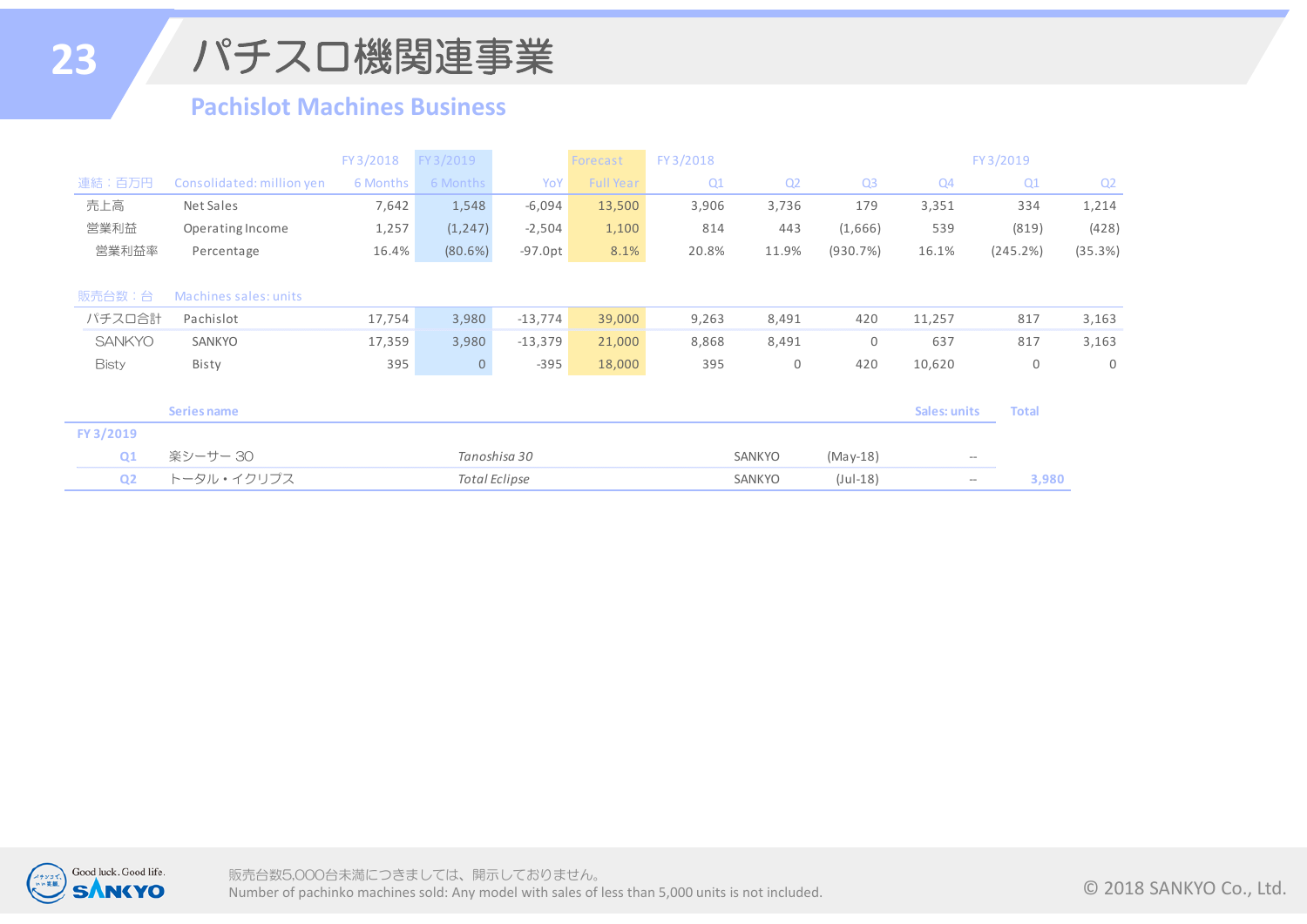### **24**

### 売上総利益率/営業利益率

#### **GP Margin/OP Margin**

|        |                  |         | FY3/2018 FY3/2019 |            | Forecast  | FY 3/2018  |         |       |       | FY3/2019 |       |
|--------|------------------|---------|-------------------|------------|-----------|------------|---------|-------|-------|----------|-------|
| 連結     | Consolidated     |         | 6 Months 6 Months | YoY        | Full Year | Ο1         | Q2      | Q3.   | Q4    |          | Q2    |
| 売上総利益率 | <b>GP Margin</b> | 50.9%   | 57.9%             | $+7.0$ pt  | 51.7%     | 51.6%      | 50.2%   | 47.9% | 52.3% | 56.2%    | 59.6% |
| 営業利益率  | OP Margin        | (26.3%) | 10.9%             | $+37.2$ pt | 13.3%     | $(21.1\%)$ | (32.0%) | 10.7% | 32.7% | 9.5%     | 12.3% |

#### 販売費及び一般管理費 **SG & A Expenses**

|                         |                             | FY3/2018 | FY 3/2019 |          | Forecast         | FY3/2018 |                |                |       | FY3/2019 |                |
|-------------------------|-----------------------------|----------|-----------|----------|------------------|----------|----------------|----------------|-------|----------|----------------|
| 連結:百万円                  | Consolidated: million yen   | 6 Months | 6 Months  | YoY      | <b>Full Year</b> | Q1       | Q <sub>2</sub> | Q <sub>3</sub> | Q4    | Q1       | Q <sub>2</sub> |
| 販売手数料                   | Sales Commission            | 701      | 711       | $+10$    | 4,637            | 481      | 220            | 2,065          | 1,542 | 261      | 450            |
| 広告宣伝費                   | Advertising Expenses        | 762      | 572       | $-190$   | 1,958            | 324      | 438            | 410            | 759   | 152      | 420            |
| 研究開発費                   | R&D Expenses                | 9,725    | 7,434     | $-2,291$ | 17,580           | 4,753    | 4,972          | 4,574          | 3,183 | 3,807    | 3,627          |
| 給与手当                    | Salaries & Wages            | 1,249    | 1,297     | $+48$    | 3,184            | 629      | 620            | 1,085          | 724   | 653      | 644            |
| その他                     | Others                      | 3,948    | 3,978     | $+30$    | 7,141            | 1,885    | 2,063          | 1,157          | 1,649 | 1,911    | 2,067          |
|                         |                             |          |           |          |                  |          |                |                |       |          |                |
| 連結:百万円                  | Consolidated: million yen   |          |           |          |                  |          |                |                |       |          |                |
| 設備投資額                   | Capital Expenditure         | 1,751    | 1,178     | $-573$   | 3,192            | 871      | 880            | 357            | 495   | 833      | 345            |
| 減価償却費                   | Depreciation & Amortizati   | 1,223    | 1,219     | -4       | 3,055            | 562      | 661            | 882            | 976   | 557      | 662            |
|                         |                             |          |           |          |                  |          |                |                |       |          |                |
| 連結                      | Consolidated                |          |           |          |                  |          |                |                |       |          |                |
| 従業員数                    | No. of Employees            | 1,046    | 1,001     | $-45$    | 1,023            | 1,051    | 1,046          | 1,036          | 1,026 | 1,009    | 1,001          |
| 開発人員数                   | No. of R&D Staff            | 327      | 302       | $-25$    | 292              | 328      | 327            | 322            | 316   | 308      | 302            |
|                         |                             |          |           |          |                  |          |                |                |       |          |                |
| 間接販売比率 (累計)             | <b>Indirect Sales Ratio</b> |          |           |          |                  |          |                |                |       |          |                |
| SANKYO+JB Pachinko      |                             | 31.2%    | 29.4%     | $-1.8pt$ | 31.9%            | 31.6%    | 31.2%          | 32.9%          | 31.2% | 29.4%    | 29.4%          |
| <b>SANKYO Pachislot</b> |                             | 41.4%    | 37.6%     | $-3.8pt$ | 41.5%            | 41.8%    | 41.4%          | 41.4%          | 41.2% | 29.7%    | 37.6%          |

![](_page_24_Picture_6.jpeg)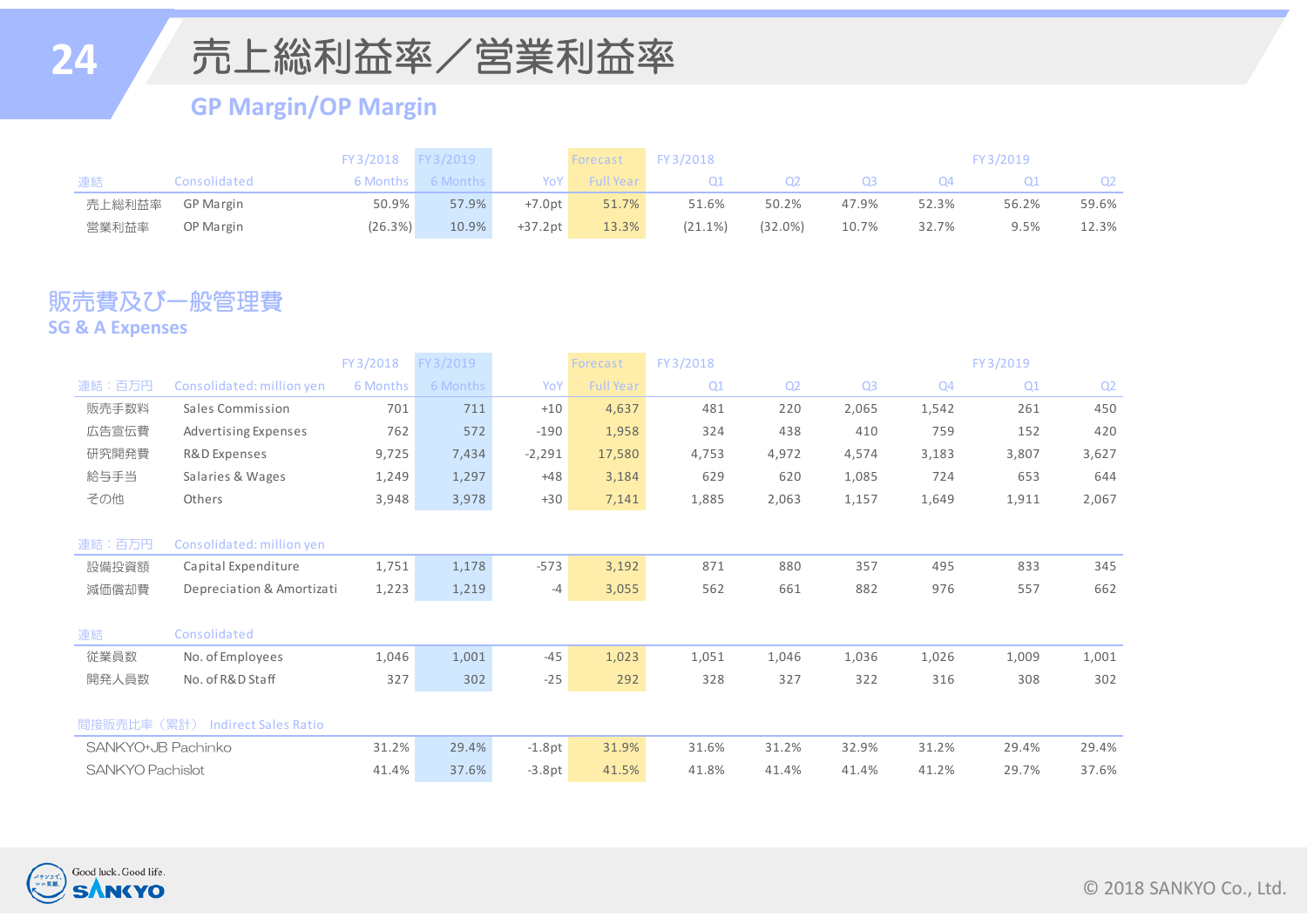ROE

#### **Return on Equity**

|            | million yen                                     | 3/2012  | 3/2013  | 3/2014  | 3/2015  | 3/2016  | 3/2017  | 3/2018  | 3/2019E |
|------------|-------------------------------------------------|---------|---------|---------|---------|---------|---------|---------|---------|
| 売上高        | Net Sales                                       | 173,682 | 104,150 | 158,453 | 146,579 | 137,130 | 81,455  | 86,220  | 90,000  |
| 営業利益       | Operating Income                                | 40,315  | 7,023   | 28,023  | 13,233  | 18,826  | 5,059   | 10,181  | 12,000  |
| 経常利益       | Recurring Income                                | 44,396  | 9,488   | 30,144  | 14,870  | 19,965  | 3,832   | 11,319  | 13,000  |
| 当期純利益      | Net Income                                      | 20,182  | 5,853   | 22,400  | 8,728   | 10,485  | 1,777   | 5,550   | 9,000   |
| 総資産        | <b>Total Assets</b>                             | 495,988 | 464,259 | 451,149 | 434,648 | 414,183 | 390,585 | 396,291 |         |
| 純資産        | <b>Total Net Assets</b>                         | 418,303 | 402,918 | 413,096 | 371,670 | 348,941 | 340,287 | 337,242 |         |
| 年間配当金 (円)  | DPS (Yen)                                       | 150.00  | 150.00  | 150.00  | 150.00  | 150.00  | 150.00  | 150.00  | 150.00  |
|            |                                                 |         |         |         |         |         |         |         |         |
| <b>ROE</b> | <b>Return on Equity</b>                         | 4.8%    | 1.4%    | 5.5%    | 2.2%    | 2.9%    | 0.5%    | 1.6%    |         |
| ROE 5期平均   | Average ROE of five<br>consecutive fiscal years | 8.4%    | 6.2%    | 5.8%    | 4.5%    | 3.4%    | 2.5%    | 2.6%    |         |
|            |                                                 |         |         |         |         |         |         |         |         |
| 当期純利益率     | Net Income Ratio                                | 11.6%   | 5.6%    | 14.1%   | 6.0%    | 7.6%    | 2.2%    | 6.4%    |         |
| 総資産回転率     | <b>Total Asset Turnover</b>                     | 0.35    | 0.22    | 0.35    | 0.33    | 0.32    | 0.20    | 0.22    |         |
| 財務レバレッジ    | <b>Financial Leverage</b>                       | 1.18    | 1.17    | 1.12    | 1.13    | 1.18    | 1.17    | 1.16    |         |

![](_page_25_Picture_4.jpeg)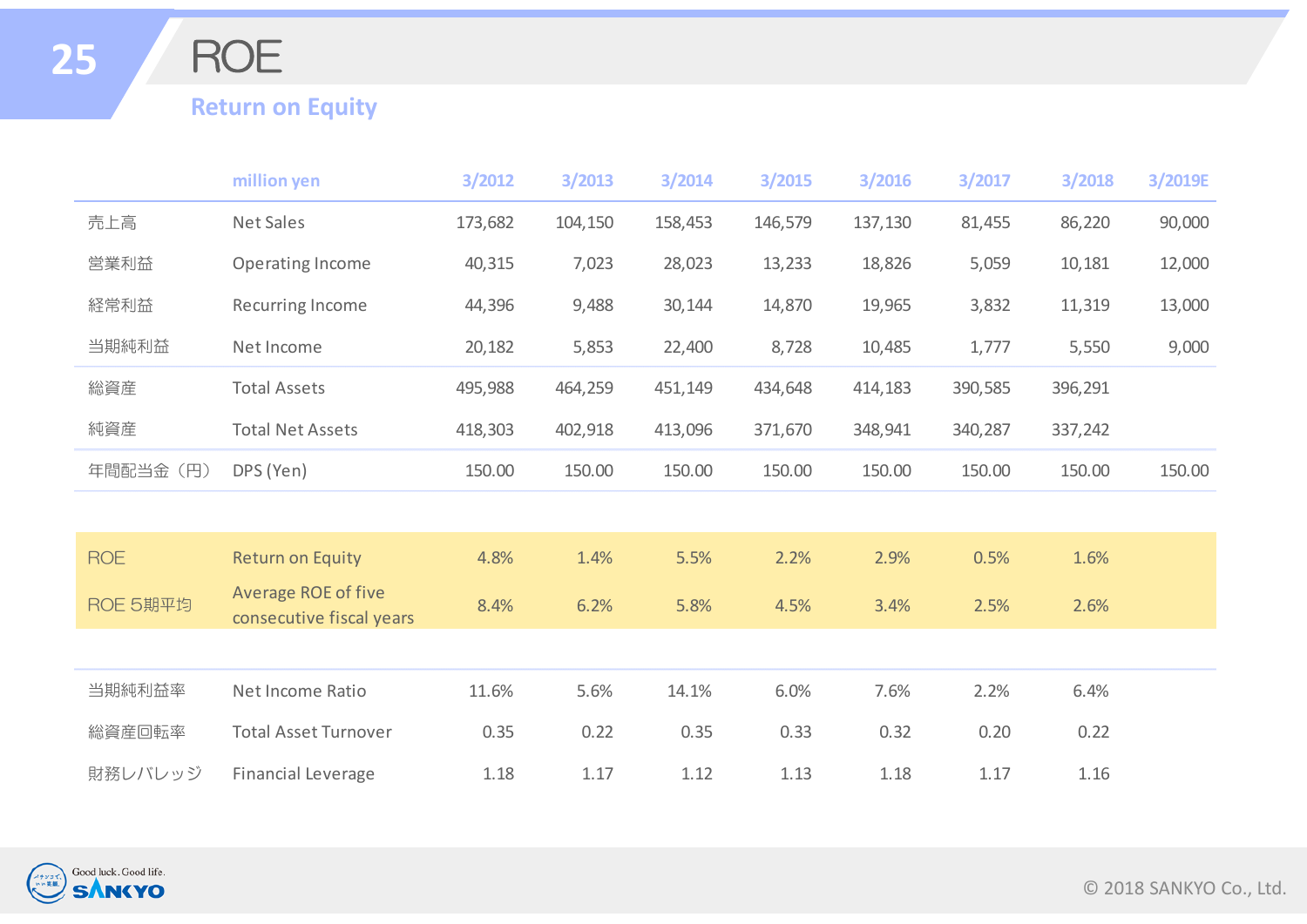## パチンコ/パチスロ市場

**Pachinko/Pachislot Machine Market**

![](_page_26_Figure_2.jpeg)

![](_page_26_Picture_3.jpeg)

**26**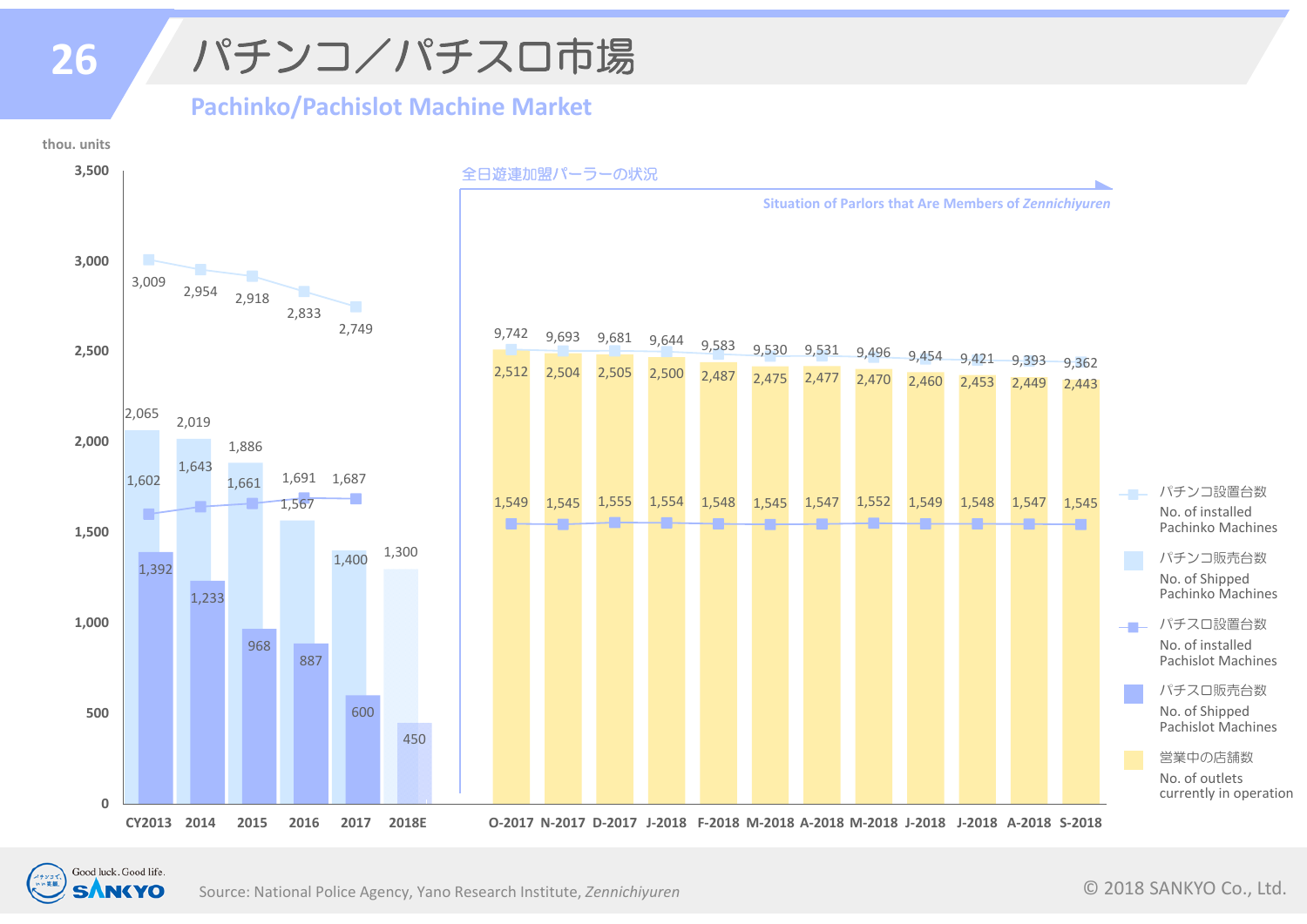![](_page_27_Picture_0.jpeg)

#### 販売タイトル数推移(全メーカー) **Number of Titles Sold (All Manufacturers)**

#### パチンコ機 **Pachinko Machines**

![](_page_27_Figure_3.jpeg)

#### パチスロ機 **Pachislot Machines**

![](_page_27_Figure_5.jpeg)

#### 型式試験適合状況 **Compliance with Format Inspection**

#### パチンコ機 **Pachinko Machines**

|           |                           | 2013 | 2014 | 2015 | 2016 | 2017 | 2018J-S        |
|-----------|---------------------------|------|------|------|------|------|----------------|
| 受付        | Applicant                 | 503  | 613  | 731  | 864  | 875  | 478            |
| 適合        | Pass                      | 412  | 505  | 519  | 396  | 361  | 236            |
| 不適合       | Fail                      | 71   | 97   | 172  | 458  | 463  | 245            |
| SANKYO+JB |                           | 28   | 40   | 38   | 39   | 34   | 24             |
| Bisty     |                           | 10   | 10   | 8    | 8    | 6    | $\overline{4}$ |
|           | <b>SANKYO Group Total</b> | 38   | 50   | 46   | 47   | 40   | 28             |

including Arrange Ball,*Jong‐Kyu* アレンジ、じゃん球を含む

#### パチスロ機 **Pachislot Machines**

|               |                           | 2013 | 2014           | 2015 | 2016                       | 2017 | 2018J-S      |
|---------------|---------------------------|------|----------------|------|----------------------------|------|--------------|
| 受付            | Applicant                 | 629  | 526            | 650  | 736                        | 913  | 360          |
| 適合            | Pass                      | 251  | 203            | 250  | 300                        | 326  | 150          |
| 不適合           | Fail                      | 391  | 342            | 328  | 444                        | 494  | 260          |
| <b>SANKYO</b> |                           | 9    | 9              | 21   | 7                          | 15   | 5            |
| Bisty         |                           | 14   | $\overline{0}$ | 11   | 8                          | 3    | $\mathbf{1}$ |
|               | <b>SANKYO Group Total</b> | 23   | 9              | 32   | 15                         | 18   | 6            |
|               |                           |      |                |      | パロットを含む<br>including Palot |      |              |

![](_page_27_Picture_12.jpeg)